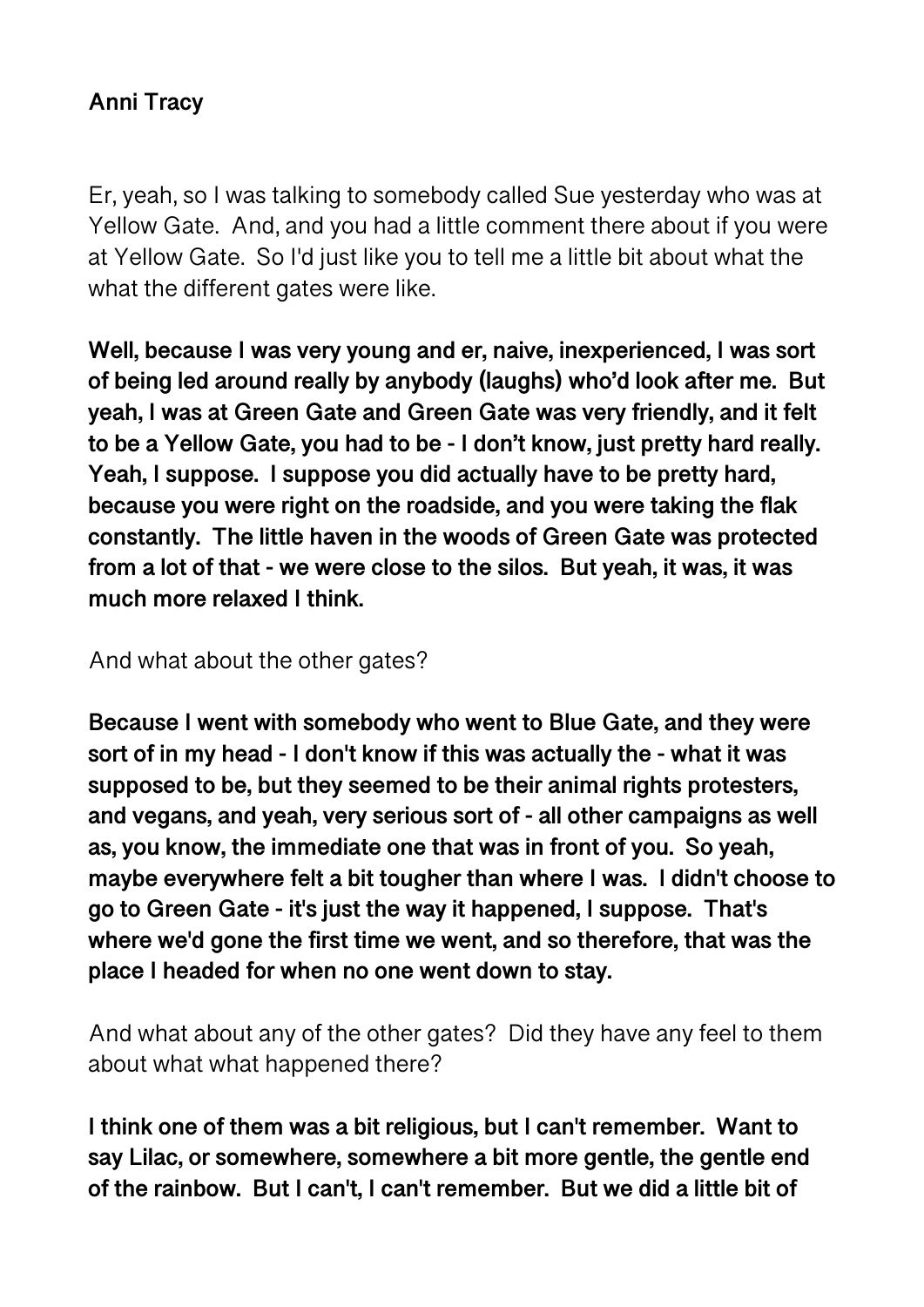**visiting. I don't think ever walked all the way around. I know that was a mission at one point. But I don't think I ever did it. So you know, most of my interaction with Yellow Gate - Main Gate, was to go and get water. And if there was you know, anything, any major action happening up there that you know we were drafted into - to go - you know to go and take part in. I think I remember going to some sort of major meeting.** 

Can you remember what it was about?

**No, I can't remember what it was about. I remember going to meeting in the Friends' Meeting House in Newbury. Very much about whether or not people who got arrested were going to go to prison - should go to prison, you know about like, you know, you weren't sticking up for what you really believed in if you if you didn't, but then you know, you're not there to be a number on the gate, if you do - so, yeah. Big debates about that. But not - that was that was definitely in in town. So I think that like the Yellow Gate thing now, when I go to Preston New Road, anti fracking site, that definitely reminds me of, of the Yellow Gate sort of thing because it's just so, just on the road - there's no no buffer really - hard place to demonstrate. Whereas Main Gate - at-least, you know, there was a bit of road side, whatever you call it - curb. A place for us to camp.** 

So, can you tell us your name and when you first visited Greenham?

**So my name is Anni, Anni Tracy. I went with my sister, on one of the big actions - Embrace the Base, I suppose was probably what it was. I was 19 and doing nothing - on the dole. And my sister was at university in Leeds and the Leeds women were going to go down in the bus for this event. And I went too, and I think I did know before I visited Leeds that I was going, but I know that it was a secret, because it was supposed to be a big surprise mass action. And so I didn't tell my parents that I was going, so it was a bit of a surprise for them when we rang up saying 'Guess where we were today? And was it on the news and everything?' So, so, but I lived with my mum and my granny and, you know, definitely grew up in a matriarchy. And they were very proud**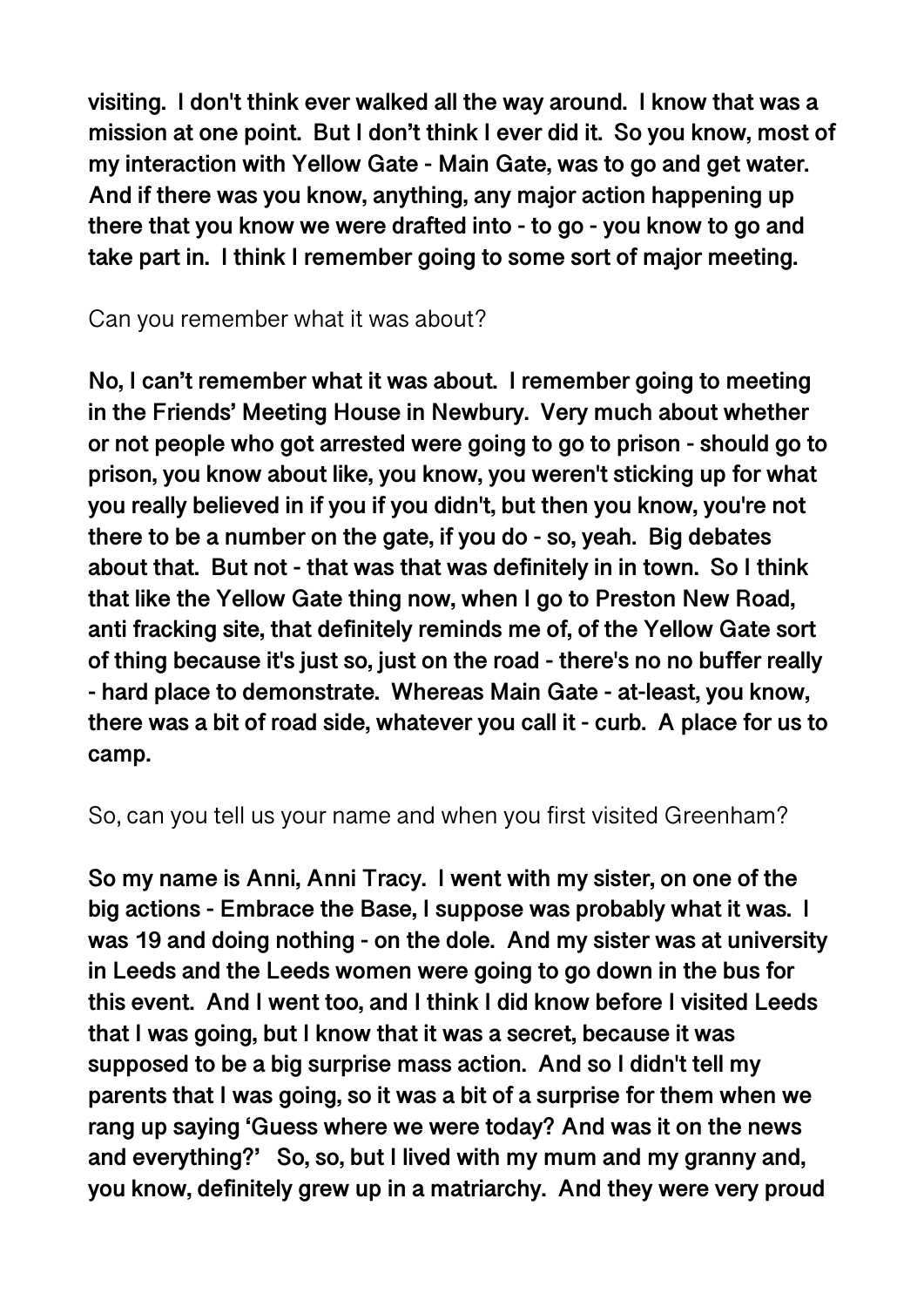**of the fact that we'd been there that day. So it wasn't that we didn't tell them because they wouldn't approve or anything. So that was at the weekend and I went back, signed on and packed a bag and went down the following Thursday, I think, after signing on - to stay - with one of the women from Leeds, who then went to live at Blue Gate. Helen, I think her name was. I sort of think she's got blue hair, but that's probably just the Blue Gate connection. She maybe didn't have blue hair at the time! So we hitched down, and I probably had never hitched before. I can't remember. But, but then that was - that was what you did. So I was planning on in Hull, and I was hitching down to Newbury and back every fortnight. So that's what I did. And it was patently obvious where we will going, and it's patently obvious where we'd been when we were coming back, because we smelt of fire smoke, and well probably other things!** 

And so was the fortnightly visit because you had to go back to Hull to sign on?

**Yeah. Yeah. So I'd go back, sign on, wash my clothes probably, and er, pick up my money and go back. Spend a couple of days in Hull and then go again.** 

#### What year was that?

**So it was '83. So it was the autumn of '83. And that was - so I was there when the missiles came in. And the only things that I have from that then are, well the only actual big thing I have is a copy of The Observer, with an article in it written by Martha Gellhorn, and she came to, you know, for a visit and um, talked to various people and then wrote this article for The Observer. And she does refer to a conversation that happened that I was part of around the fire at Green Gate. And so I'm in, it, I know it's me and somebody else might know it's me. But you know, she describes me wearing things I wasn't wearing so it was interested from the perspective of this is how news is written - that people just have a conversation, then go away and write the thing without actually, you know, the fine tuning of the detail doesn't really**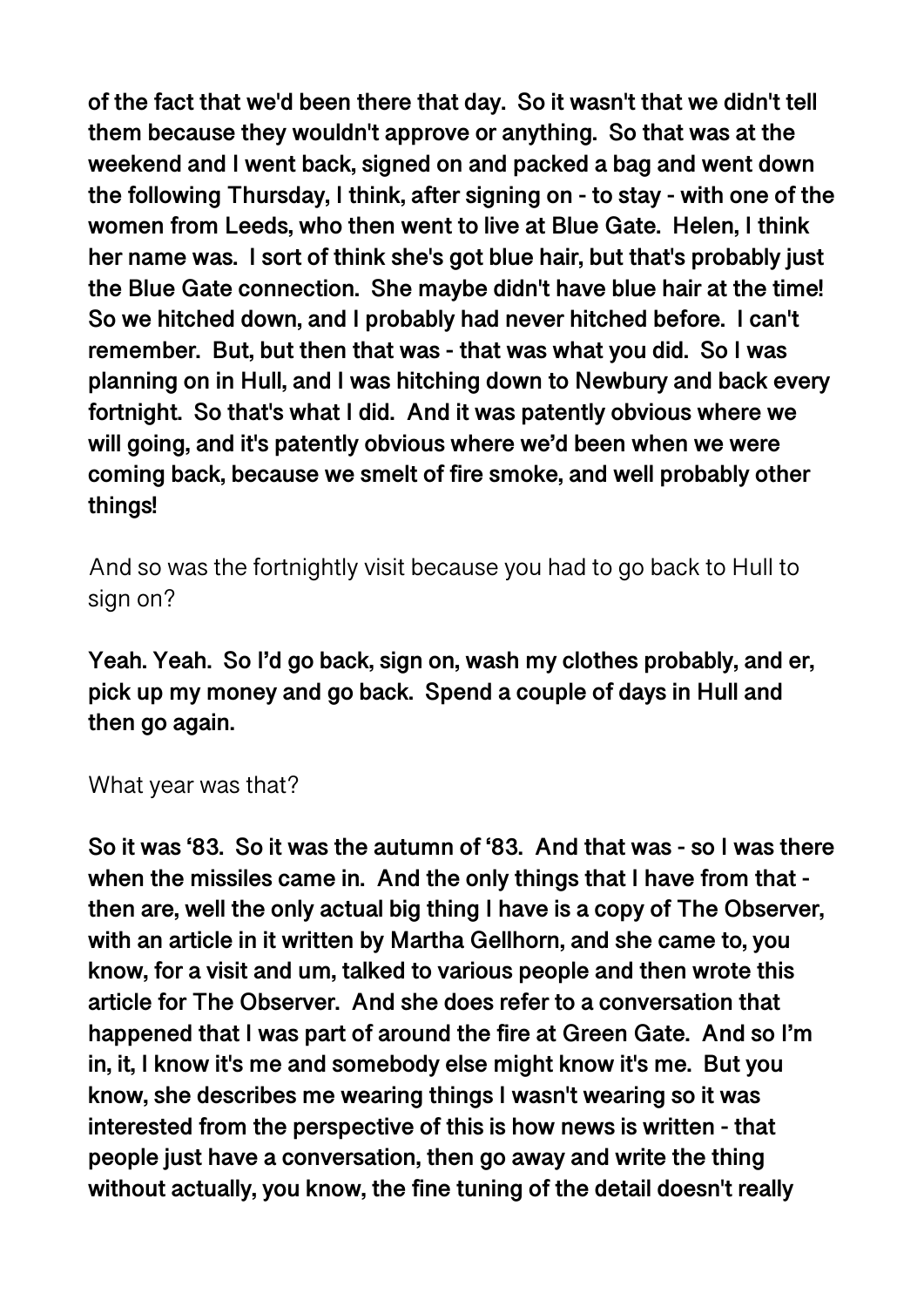**matter. I remember thinking, well, that's not right. Anyway, so I've got that. And then recently, some photos have come to light of a visit from Joan Baez, who came in the February of '84 and sang some songs. And then I was, and I wasn't there after that, I left and only went back for the odd week, you know, the odd visit really after that. And so it's - I'm sort of surprised that there are these things that happened at that time. But I think because that's when the missiles actually arrived. You know, that just coincided really that happened to be when I was there. But I've got no photographs of my own or anything, just this article in The Observer. And some diaries, some little comments in my diaries.** 

Do you know where those diaries are?

#### **Yeah.**

Did you have to dig those out to know where they were?

**Well, I knew where they were. But I can't find one from '83, which is a shame. Because it would be really interesting to read what I thought when I arrived and you know, if I actually wrote honestly, which of course most teenagers don't really write very honestly in their diaries do they? But it would be interesting to find just a bit more about, about how it felt to be there. I felt very - I can tell you I felt like I didn't know what I was doing at all. And I knew that I wanted to be there, and it was the right thing to do. Er, I think maybe when we went for the day, so let's talk about basics. When we went for the day, um, for the big action, I probably didn't go to the toilet at all while we were there. So I had no concept of what toileting would be like. I think I'd heard about it, but hadn't visited it. I think the night we arrived - when we arrived to stay, um, we might have - Helen I might have slept under a plastic sheet over a twig. Like, and I mean that - it wasn't a bender. It was just, it was just, you know, just a triangular bit of plastic, because we arrived quite late and I'd taken a tent with me - a small tent. So it was probably quite late, and it was the winter so it was dark when we got there. And so I didn't really know anything about what I was going to - I don't think, visited for a day, didn't really know how food worked. I knew that people cooked**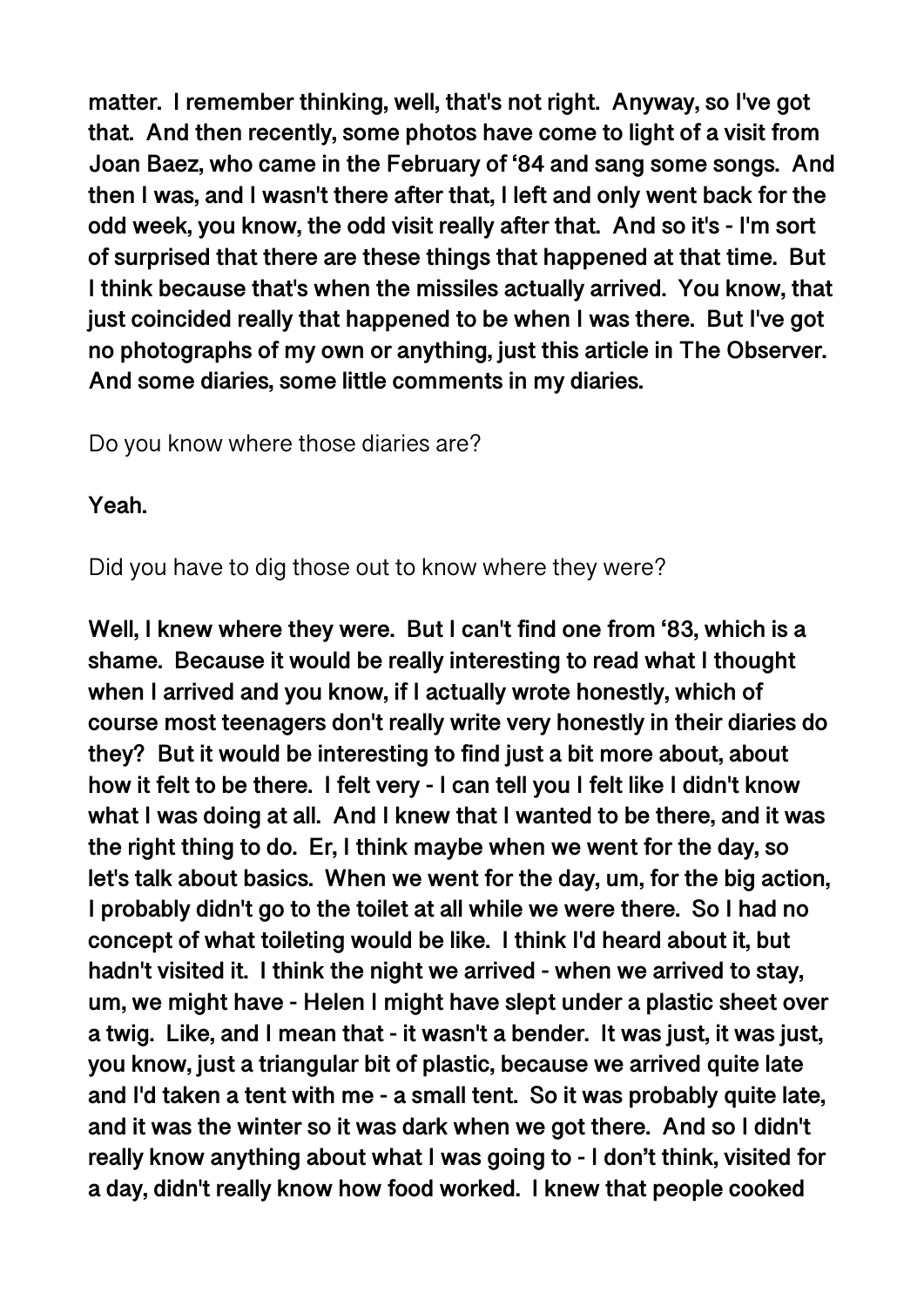**on the fire but yeah, it was all to learn. And so the next day I probably put my tent up really close to the fence, which you know, sort of visible from the fire. But, you know, very, very close to the fence which obviously later on became obvious that was a bad idea. (Laughs) As stones rained down on my tent and the squaddies kept you awake all night - me awake all night. But so then it's just sort of okay, so there's a tent with some food in it, and there's fire and there's you know, water and kettles, and we didn't really camp as children so you know my camping skills weren't massive - I'd done, been away with school camping a little bit, but nothing really so I could see that - I like fires, and I could see that looking after the fire is quite a good job, and quite an important job, so I did quite a lot of hanging around the fire and getting wood, and keeping the fire going and making sure there were kettles, with water. At some point, presumably, other than just going to have a wee behind a bush, I had to go and find the find the toilet! (Laughs). Which was commonly known as shit pit. And, yeah, there's just a pit with two planks over it. And, you know, once you've once you've seen it, you know, that's it, isn't it? It's like okay, yeah, that's what everybody said it would be, and it works as long as you're sure footed you're, alright.** 

So this was really a sense of not knowing - Greenham common didn't come with any instructions. You were just figuring out...

**Well, yeah, I suppose it didn't come up with any instructions. And, and I mean, lots of life doesn't come with any instructions, does it? So I don't suppose I was bothered by the fact that, you know, there was no instructions, but I didn't really want to ask. That's, that's, you know, maybe a thread that runs through my life. But I do remember following someone (laughs) to find out where this shit pit was, and yeah, it was, oh, anyway, that's enough about toilets. But yeah, you know, I don't remember saying 'Well, where is it?' Or 'Can you show me?' You know. Or 'Can I do this? Or 'How do I do that?' I don't remember asking any questions - I'd just watch and then learn. And yeah.** 

And is that part of the whole thing about this thing as a kind of self organising system by women - that, that because there isn't an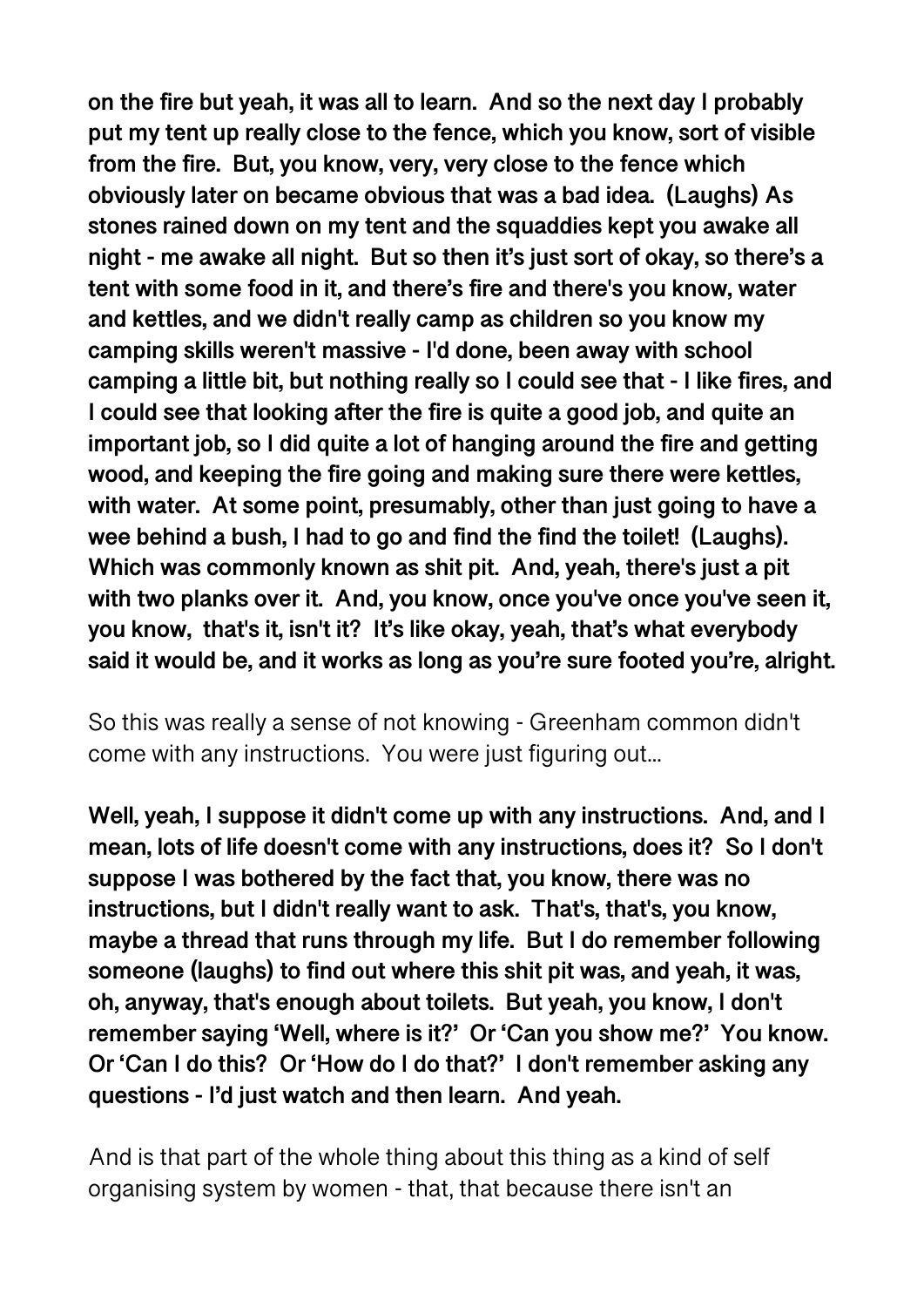induction, there isn't a leader, there isn't - you spoke about going to a big meeting about how does one - do you get arrested or do pay the fine or whatever? How were the roles and rules and laws of Greenham figured out? Was it mostly just by doing, and everyone found their own way?

**I think so. But I think there were, I mean, there were bigger, I didn't get too drawn into some of the, you know, should we go to prison? You know, I was just I wasn't going go to prison. So, and now in reality, that would have been a wise decision. I could just cope with wandering off to the shit put on me own, never mind going to prison, you know. I probably felt like I should have more, more commitment, but I could understand the the argument that we should be standing up for our you know, beliefs and, and maybe we, we were the age that should be going to prison rather than the... but there are lots of ways of doing it. And there were some older women who within the greater network who were refusing to pay their taxes to pay for nuclear arms and the like, and in some ways that, you know, it's probably, you know - they were probably better equipped to make that decision than a 19 year old. So, yeah, I think that, that sort of acceptance of er, I would say anybody, everybody who turned up and, and my understanding that if you, you know, if you, you know, get stuck in and do things, then you will be, you know, you will be accepted as part of the family or, you know, you're useful or, you know, whatever. That's how, that's how those things work. And I don't think - I don't remember, I think, I think It felt to me like there were, that the people in charge were at Yellow Gate. (Laughs). But there was obviously a conversation about - there was conversation about what happened, and how it happened that filtered down to everybody - that everybody had a voice in that, yeah. And you could make your own decisions.** 

Was going off to Greenham - that, was that what all your peers were doing? Was this kind of common place, or was it a bit extraordinary when you went back home and told people what you've been up to?

## **No, I didn't know anybody else who, who was doing it, who did do it. I think that it was a, it is extraordinary in that it was out of the ordinary,**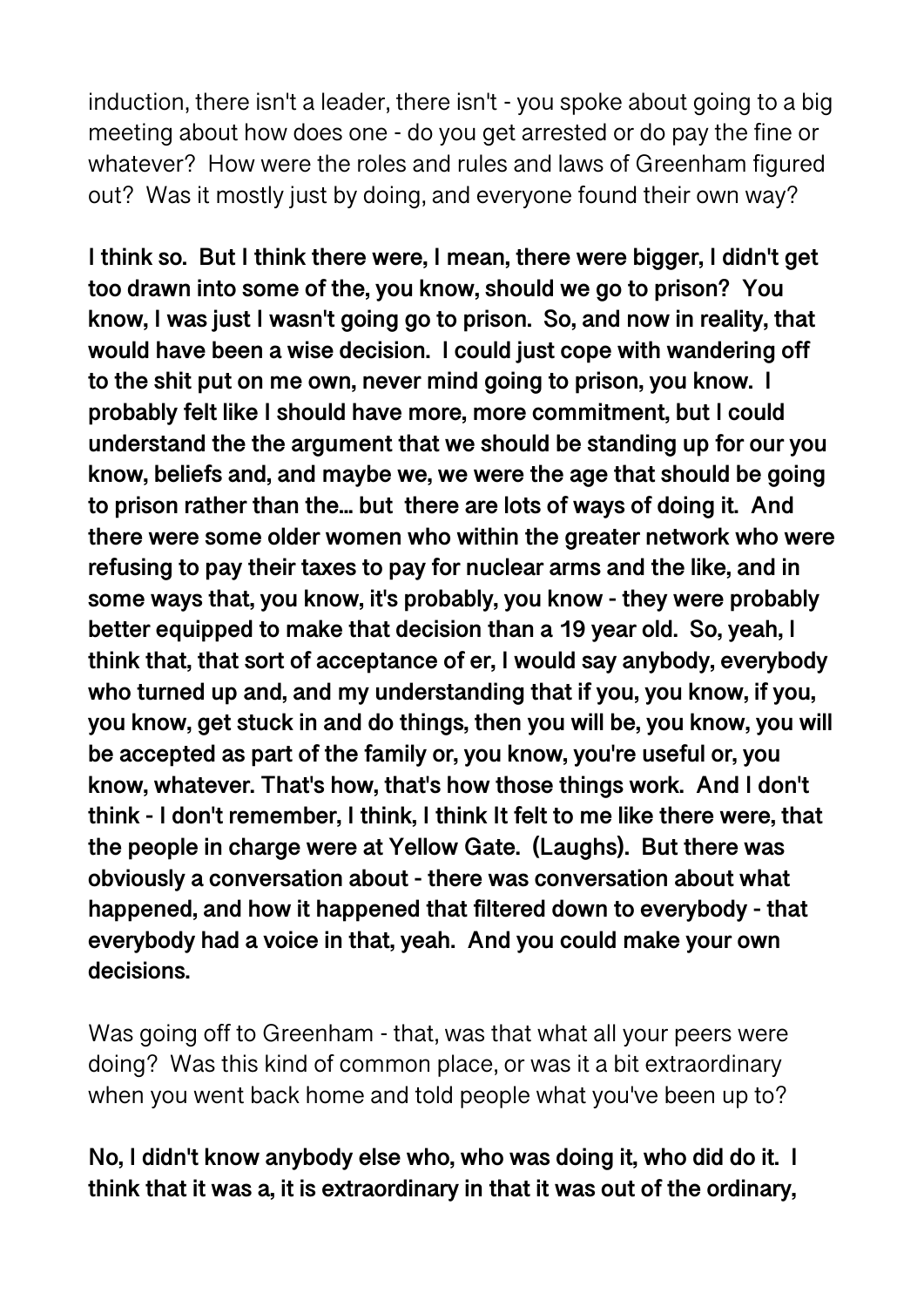**but I don't think anybody thought it was extraordinary. I think people thought it was weird. But I think I've been you know, I've been the weird person all my life. So, it what it did for me was to help me enjoy being the weird person, or at least accept it and say, 'I don't care'. And so no, my peers who'd gone to university mostly - or were in Hull, were going out to night clubs, and wearing makeup, and bothering about fashionable clothes, and I was wearing an ex-army parker and khaki pants, and large boots, and woolly jumpers and I never really went back to going into clubs and dressing up and all that stuff ever again I don't think. I'm not anything go out, but I know all of that thing - that I you know, my 18th birthday party you know, we'd had a party with my best friend whose birthday was the day before me at a nightclub. And there's pictures of us you know both with our Miss Selfridge, copper and gold lipstick, and eyeshadows and, you know crimped hair and it was great, but you know you a year later, well, 18 months later, that's not that wasn't me, that never was me again.** 

How did it feel when the missiles arrived?

**It felt big. I can't remember where I was going, but I was walking down the road - the A, whatever it was, and I can't remember if I - why, but we just saw this huge aeroplane, and yeah we knew exactly what it was, and...um, (a phone rings) just wait for that to stop, sorry.** 

Do you need to answer it?

**It's not me!** 

Is it me?

**(Laughs). So yeah I felt big, felt a bit defeated, I suppose. I, I thought about that, because I thought it might be something that you would ask, but I don't remember what we did, I suspect we went and sat in the road and sang. (Laughs). But yeah, no, I'm not entirely sure.**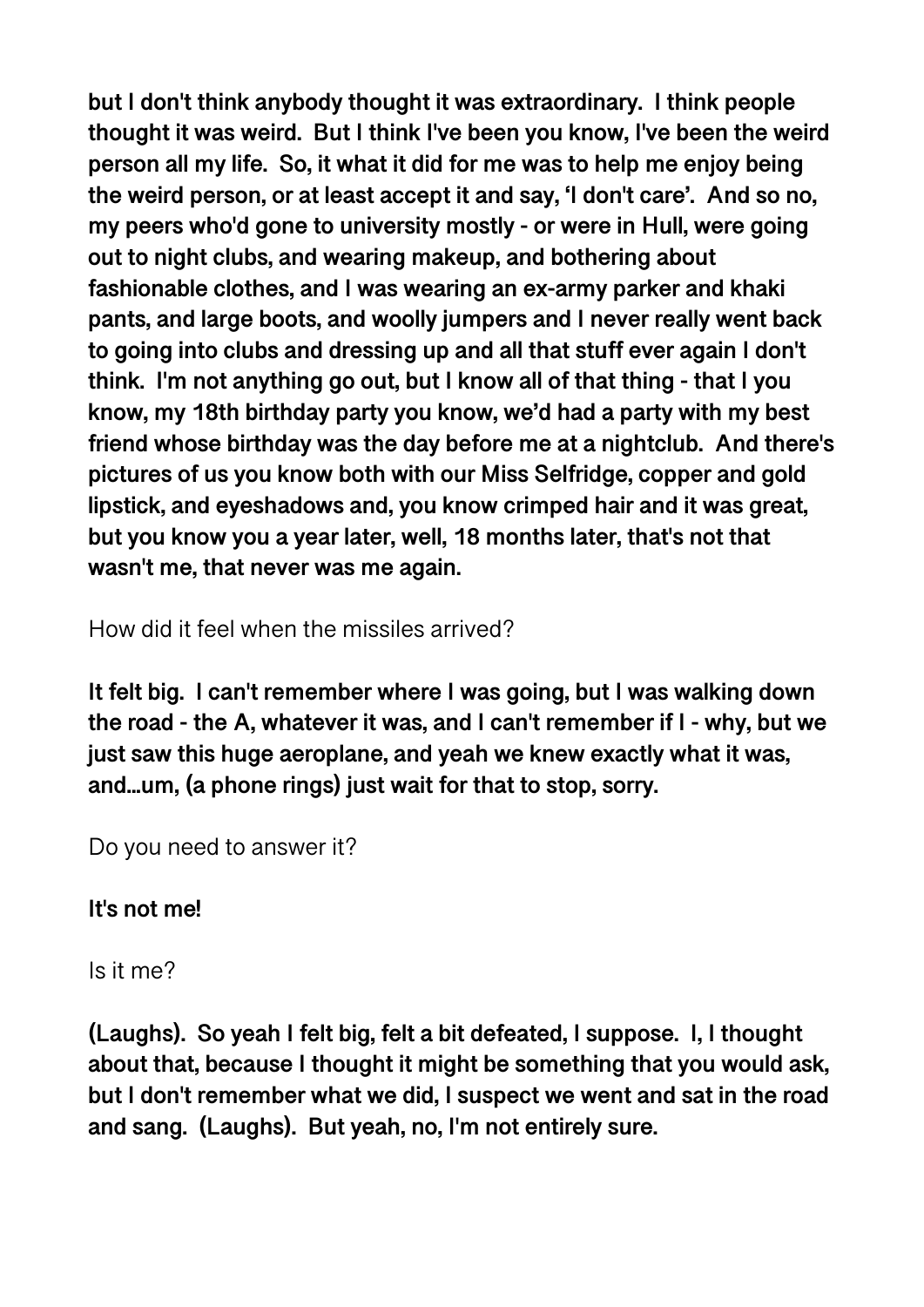You said that it was the right place to be, and it was the right thing to do. What was your sense of that at the time as why that was the right thing to do?

**I think the whole political thing at the time was Thatcher. And so from being, you know, quite a lot younger, we'd been dominated by this, this whole political world that was that probably felt quite powerless to do until about really. And Ronnie Reagan and the you know, the sort of the escalation of the whole nuclear armament. For my, yeah, just seemed to - it was a place of feeling powerless over a lot of things happening that you didn't like. It felt dangerous, you know, it is hard to go back there and well, except for now, with Trump also being dangerous, you can understand some of that feeling. And, er, you know, going on a march every now and then CND march or whatever, didn't seem to be anything, do anything - feel constructive enough, I suppose as a political action, but then so go to Greenham and go, oh, here's something I could do. I, you know, it's hard to talk about how I felt then, but I think it must have just been like, well, I can do this - I'm not doing anything else. I was looking for something to do because I was just of stuck in limbo. You know, I wasn't doing - I didn't have a plan at that point. So, I'd never really been, other than Greenpeace been politically involved in anything party-ish, but also, but it's just, it's women, isn't it? You know, and, and that, that thing about like, look what you can do. I felt part of that thing I was, you know, obviously, I wouldn't have said I was weird. I was the oddball, I wasn't doing anything. And here was something I could do and be, be part of something and be included in something and be doing something. So it wasn't obvious at the time how important you know, or how big that would be as part of the historical landscape of, you know. So when my children say, 'Oh, you're part of history', or when other people say 'You're part of history, you go 'Yeah'. But you didn't know you're doing that at the time, did you? We don't know we were making history. So, so I suppose the feeling of belonging is you know, why does it feel like the right thing to do? You know, although when I talk about getting there and not knowing what, how, to how to be or what you know, what happens, I wouldn't have gone if I felt like I wasn't going to**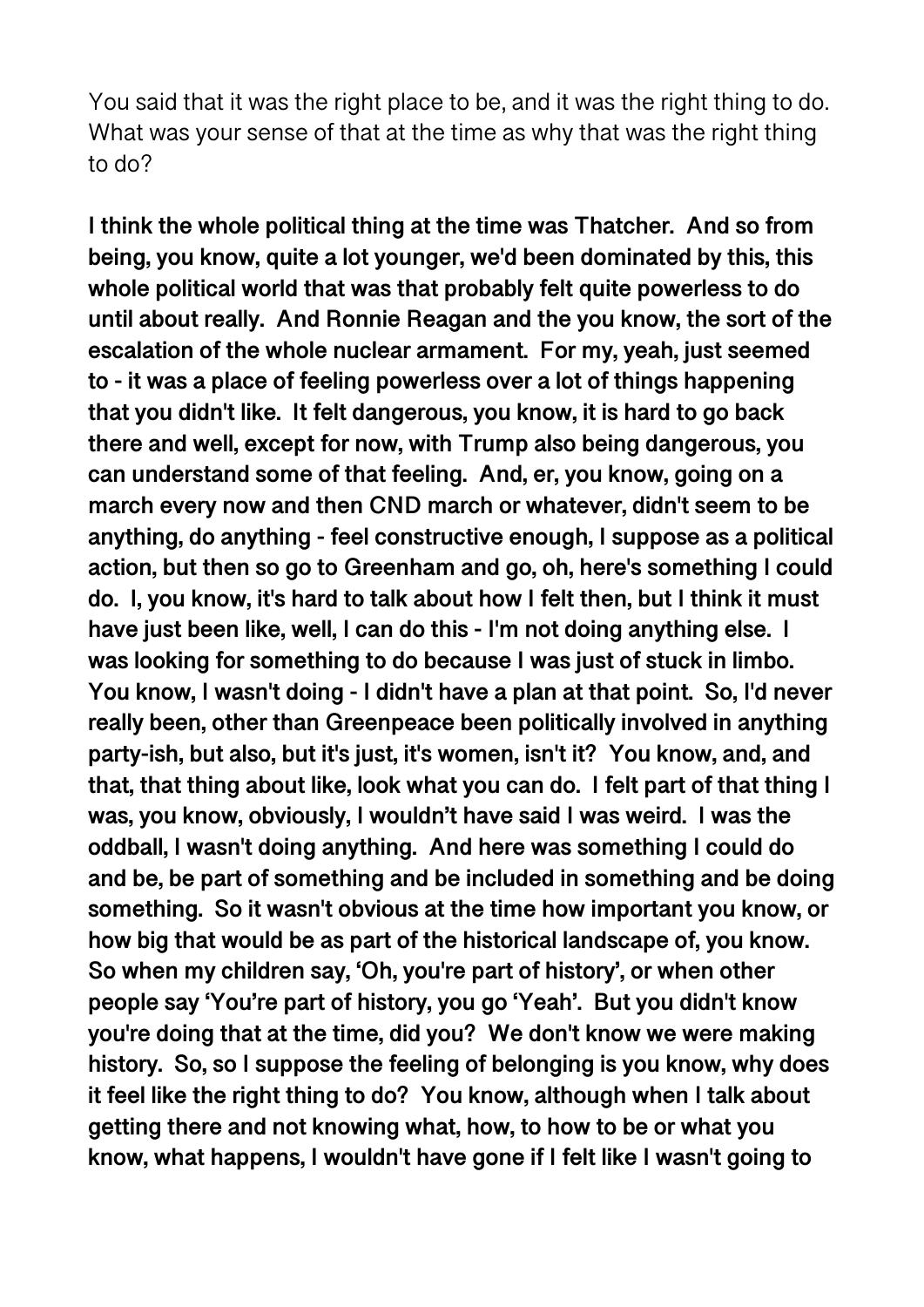# **be - feel okay there. So it must be, yeah, the general feeling of acceptance of community by those women.**

And how - where do you think that comes from? You said he grew up in a matriarchal household. Do you think it was - do you think that comes from there, or was there a particular aspect to how you came across feminism?

## **Oh, is that what it was?**

I don't know about? Maybe so?

**I suppose the matriarchy will have some bearing on that. Yeah. But you know, I don't think that's what I was doing. I didn't think I was leaving one, you know, one nest to go and, you know, just to find another one. But, you know, if you look back at it, there's probably - it was important.** 

I didn't mean that so much as why, I'll just say, well, why was it important to you that it was women there?

**Well, I think you're right, that will, that will have been why it felt so, well, not necessarily entirely - because other people who went there will have had the same - I'm sure will have had the same feeling, but not having come from, you know, the house I grew up in. So, I think women together...you do end up generalising quite a lot don't you when have these conversations? So it's like, you know, we create a much more, um, friendly and cooperative society, I think. But that is a generalisation and there are always exceptions to that.** 

I was wondering if you'd had any, any other kind of political involvement with organising with women or, or not women that made you think, or, was it just going along and thinking this is what I want to do?

**Well not prior to that no. I mean that you know, I'd been on a boat with 39 women and you know, lived in close proximity with them for fortnight, but that's the only... no, I hadn't been anywhere else, or known that that**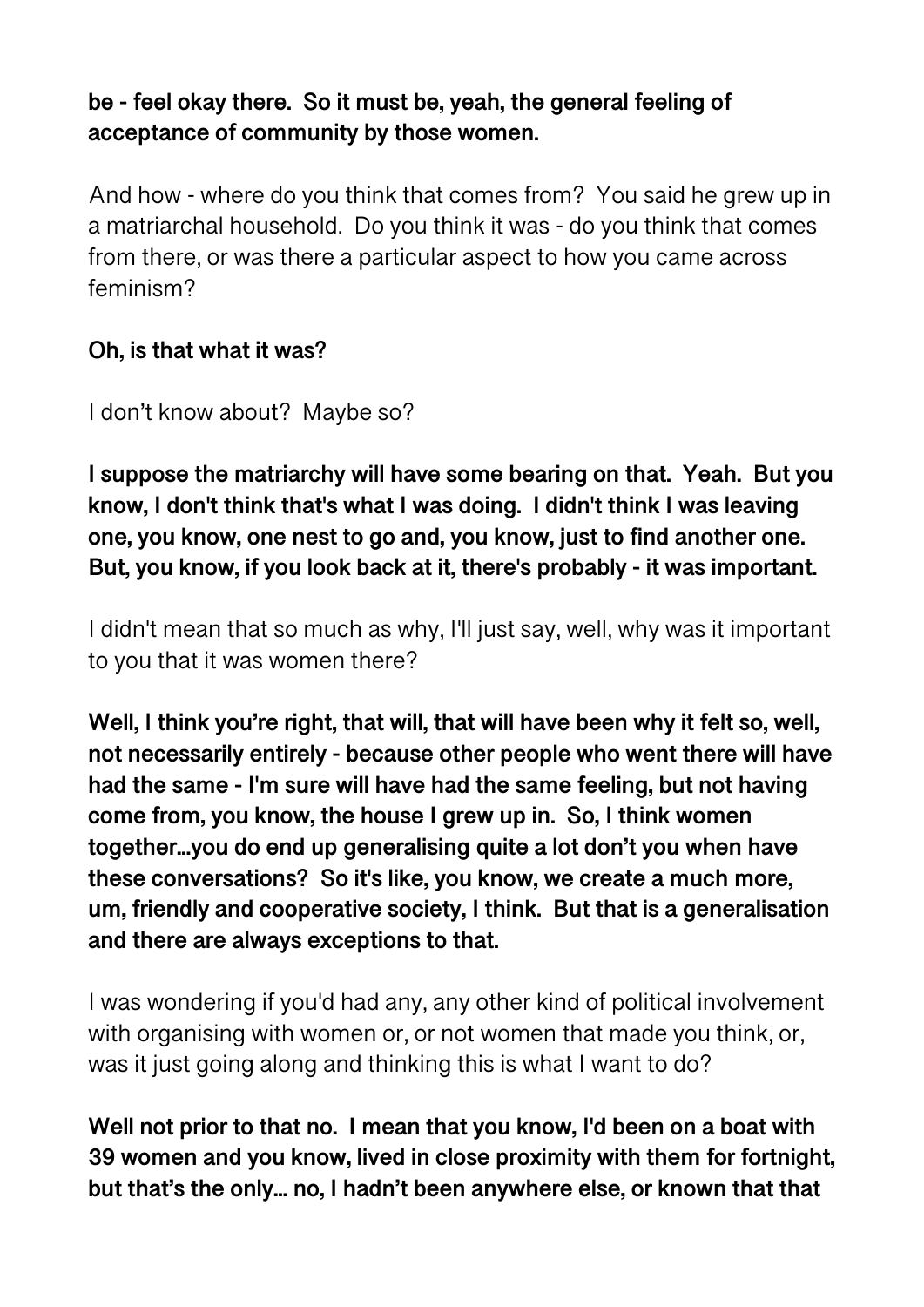**was a thing that, that would be call to me or anything. But that was a very you know, our house was majorly female. So, yeah I suspect there'll be an underlying feeling of feeling at home with women. That definitely continues today.** 

With the political actions, so apart from just the living at the camp, was there - how did you get involved in those things?

**I can remember doing things, and it would normally just come about that there would be a conversation that something's going to happen, and so I remember blocking blockade in the gate at Green Gate, and, and that makes me think it might be the day the missiles arrived, or the day after, or whatever - because I don't know why we would have just chosen to go and do it - there must have been a reason for it. And it was just - it would just be word of mouth thing, you know, such and such is going to go in, you know, they're going to go in tonight. Yeah, that sort of thing. And, you know, there's no pressure to join in, but in some ways, it's a bit - for me, I think, what's the point in being there, you know, if you're not going to take part really. And so yeah, if there was a big event, I think people were a bit more careful just to make - because strangers would arrive. And I can remember having a conversation with somebody and thinking, actually, I think I've just probably spoken to the wrong person. But in general with people who were living you know, women who were living there - the discussion of a plan, and then you would either be join in, or, or not - as the case may be. I do remember standing and watching, the first time. Watching people sitting down in the road, thinking okay! (Laughs). Didn't know whether to join in or not.** 

What was that like? Did it look scary?

**No, I don't think so. Don't think it looked scary. I maybe thought I hadn't read all the instructions yet! (Laughs). How to - how to not be dragged, dragged away by a police officer.**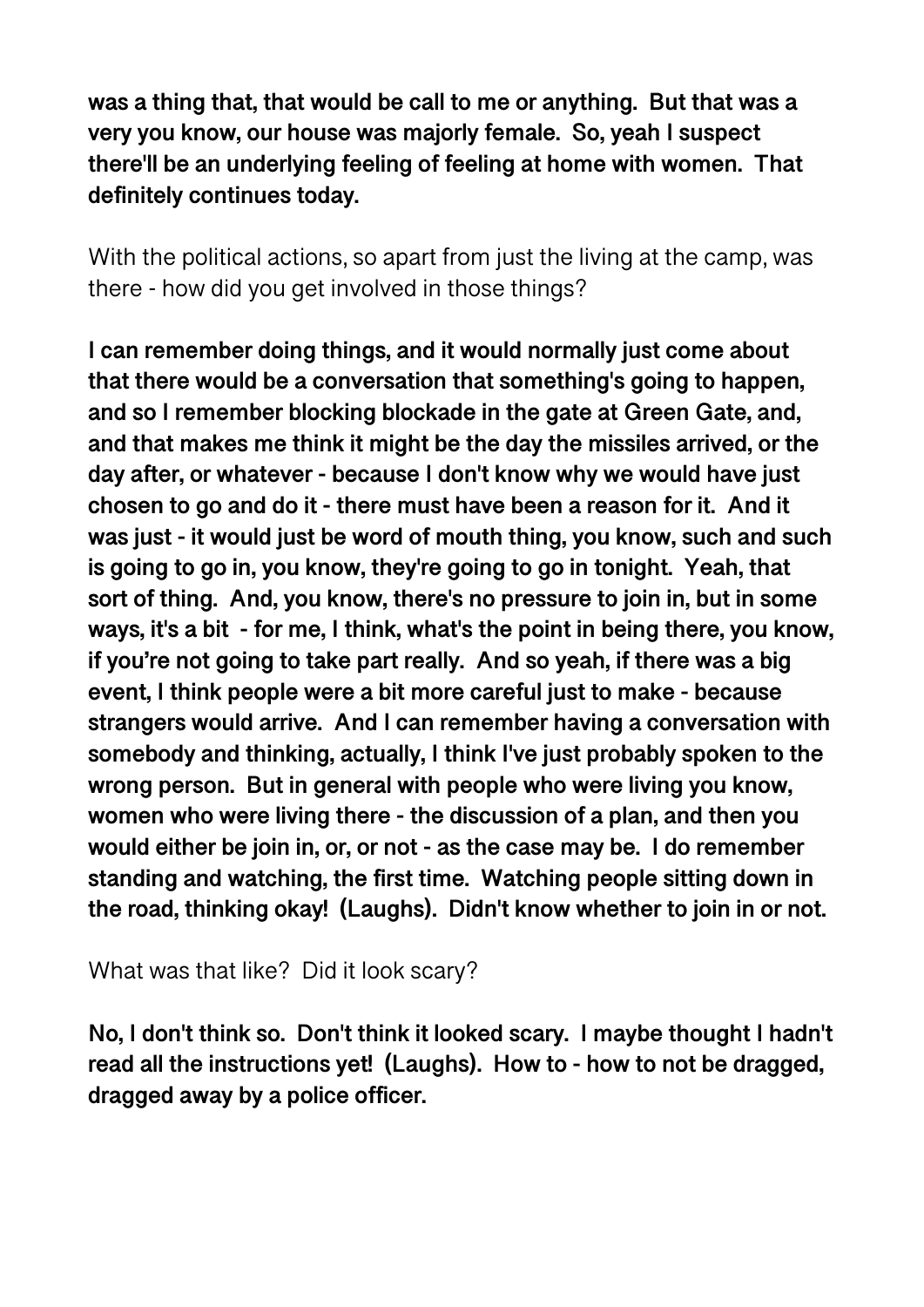Do you think there were a few people turned up who were undercover or spying? And when you said, oh maybe I've spoken to the wrong person?

**Yeah, I think I think I do remember, yeah, I think I talked to somebody who was probably a police woman. It wasn't when I was there. It was when I went back, maybe about the following September or October might have been Halloween the following year or tow years later. Somebody was just asking a lot of questions. 'So what's happening? Okay, when - you know, how's that happening?' And afterwards you go - aah, okay, well also because there was a little bit of passing, passing the passing, passing it on sort of, just, you know, keep it close to chest sort of thing. And I thought, I think I might have just said too much. But again, that was partly due to having not been incumbent, you know, not been living there full time. I think you just forget. I don't remember really that happening when I was there in '83/'84 - '84 because, maybe because we were all much more sort of - it was a tighter unit. There wasn't, there weren't so many people coming in and going out.** 

Do you think that was difficult for the women who were there long term to have, I mean, I heard the expression 'weekender', you know, to have, to have women just turning for a little visit and going away again and had to be introduced to everything - do you think that got quite difficult?

**I think it, um, yeah, I think he's really wearing for people that are there solidly. And I think that, you know, I was aware of that. I remember doing a lot of talking to people who were just visiting, but then I did take it on myself to keep fire and stuff quite often. So you know if they came - if people came - I say people I mean women because we didn't have any men, even visitors that at Green Gate. So if they came to bring donations or or whatever. Yeah, it's quite it's a job that needs doing. And I think, I think, you did take that role off other people who didn't want to have to continually repeat themselves and engage with the weekenders or the day trip visitors. And, I probably got fed up with it as well at some point, but I don't think - with most roles everybody just rotated around. We used to make a bit of a plan as to who was going to**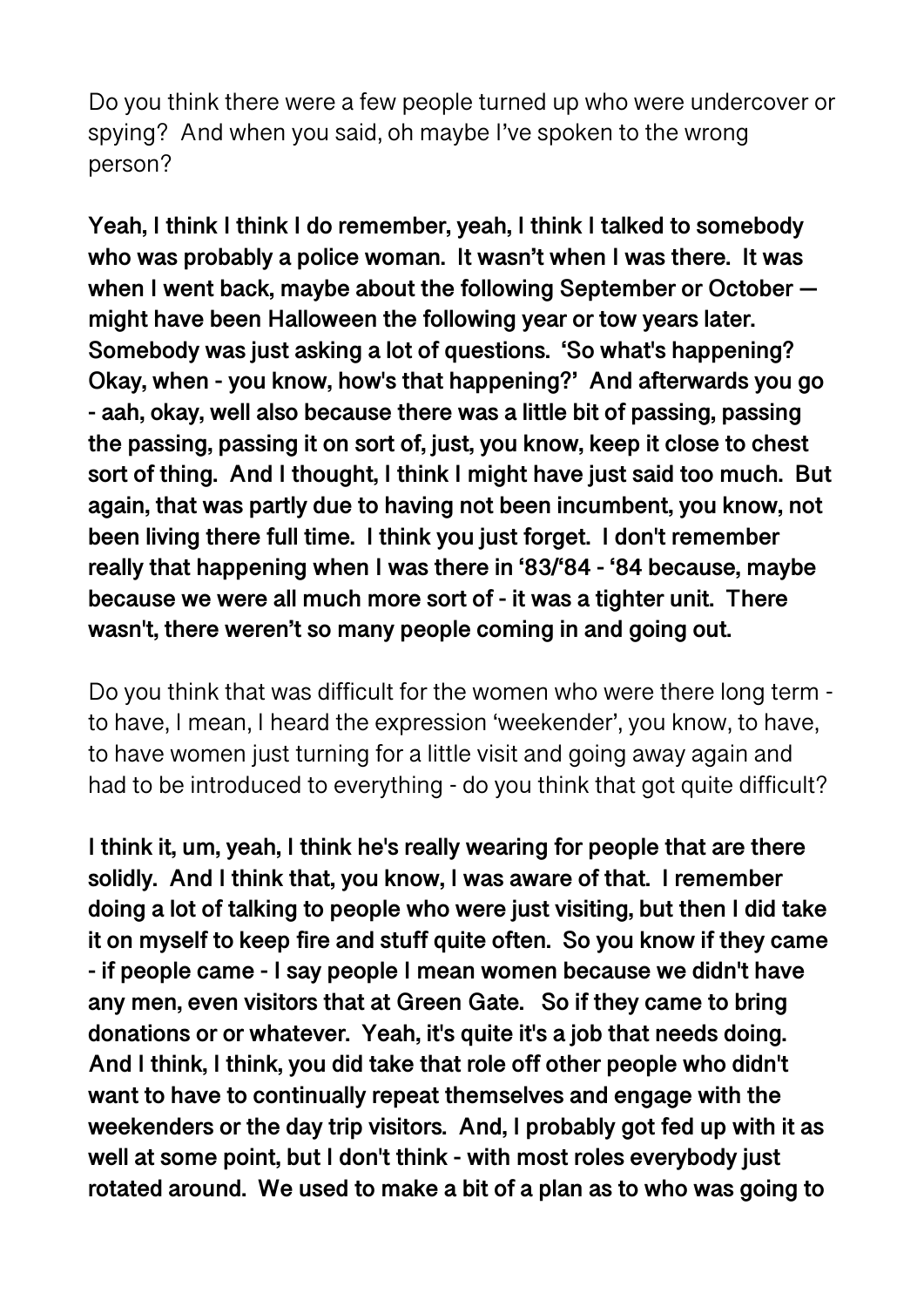**make the evening meal and, you know, there would be two people so it was never just one person had to do anything - do it all, but other than that it was - people just did things that needed doing. And I just, I think it's just one of those, you know, parts of that jobs list really.** 

What would you say a typical day was like?

**Um, cold in the morning! Sit by the firework, wait for the kettle to boil. I mean, I think for me a typical day, and it's not necessarily, yeah of three months say - more days were wait for the kettle to boil, have some tea ,go and fetch some firewood, wait for the kettle to boil! (Laughs). Go and have a walk up by the fence and see what- have a listen, you know, going and help somebody make the tea, the supper. Chat, do a lot of talking, sing some songs. There was much more of that than there was cutting the fencing and trespassing on the base. But...** 

How important you think that was, that was just that daily life and that presence going on there?

**Well, I think that, you know, that's where it came from, wasn't it? There will be a presence here that will, you know, protest. It wasn't, it wasn't started to be we're going to destroy it. It's a publicity thing - raise the profile. So it's really important, and I think for the, for the, um, for that to con...for the whole thing to continue, the, the basics have to be covered, don't they? So, you know, for people to live there, for those who did live there solidly, you know your basic needs need to be fed. So, food and water and heat and social contact, (laughs) all need to be covered, as well as all the political, bigger political conversation, protest, going to court - supporting other women who were taking it further.** 

What did you - what was your experience of of military police, or soldiers either American or British?

**We had a lot of stories that would be passed on about who, who were okay. You know that Hampshire police were quite nice, but the Met**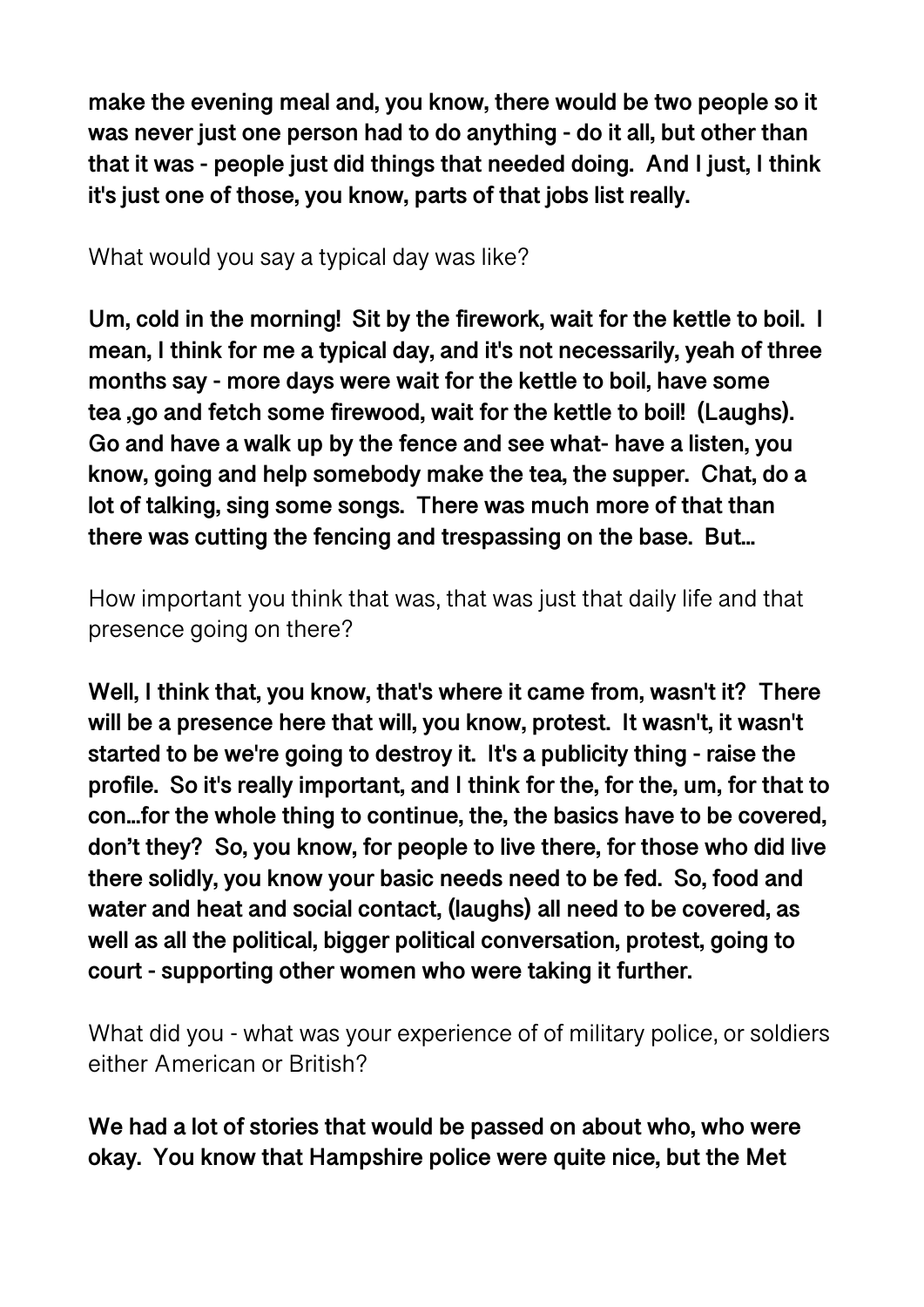**were horrible. And when we did a big action and we cut a load of fence down, we had the Paras, and they were really horrible. And, and when you think about the training that these people have, and the fact that you know, we were really close to, to the silos and you know, it's inevitable, isn't it really - of-course they're going to, they're not little pussycats are they? So, yeah, there was various bits of knowledge that was passed on about who would be okay. And you know, some of them, yeah, some people, you'd have a conversation with - they were bored mostly, if they wanted to have a conversation, they'd have a conversation with you. I think in the middle of the night when somebody is, you know, also bored and decides to throw rocks at your tent constantly, (laughs) then, you know, that's they're doing that on purpose. That's not only just, you know, it's intimidation and I think I got persecuted - well I put my tent there, didn't I! My choice!** 

Was, was a lot of the attitude was there a lot of misogyny? Was there a lot of...

**Yeah, and if you so, you know, look back at what it was like in 1983, 1984 in the world in general, you do you realise that it was a different - it was a different world, and people do talk to everybody differently. You'd get - most of it would be from just people driving down the road. So you walk into town to go to Sainsbury's or whatever, you know, the vehicle. Yeah, you get a lot - you'd get abuse from just ordinary people as much as from the police and squaddies.** 

And was that on balance - did it, was there a sense that everybody in that county or near that town wanted...

**Yeah, no, I think we just thought that everybody in Newbury and Berkshire hated us. Which you know, in, in reality, if you think about it, it can't be true, can it? And there were women from Hampshire and Berkshire who came to camp, but I think they were highly under pressure as well, because they were -yeah, and also probably in a minority as well.**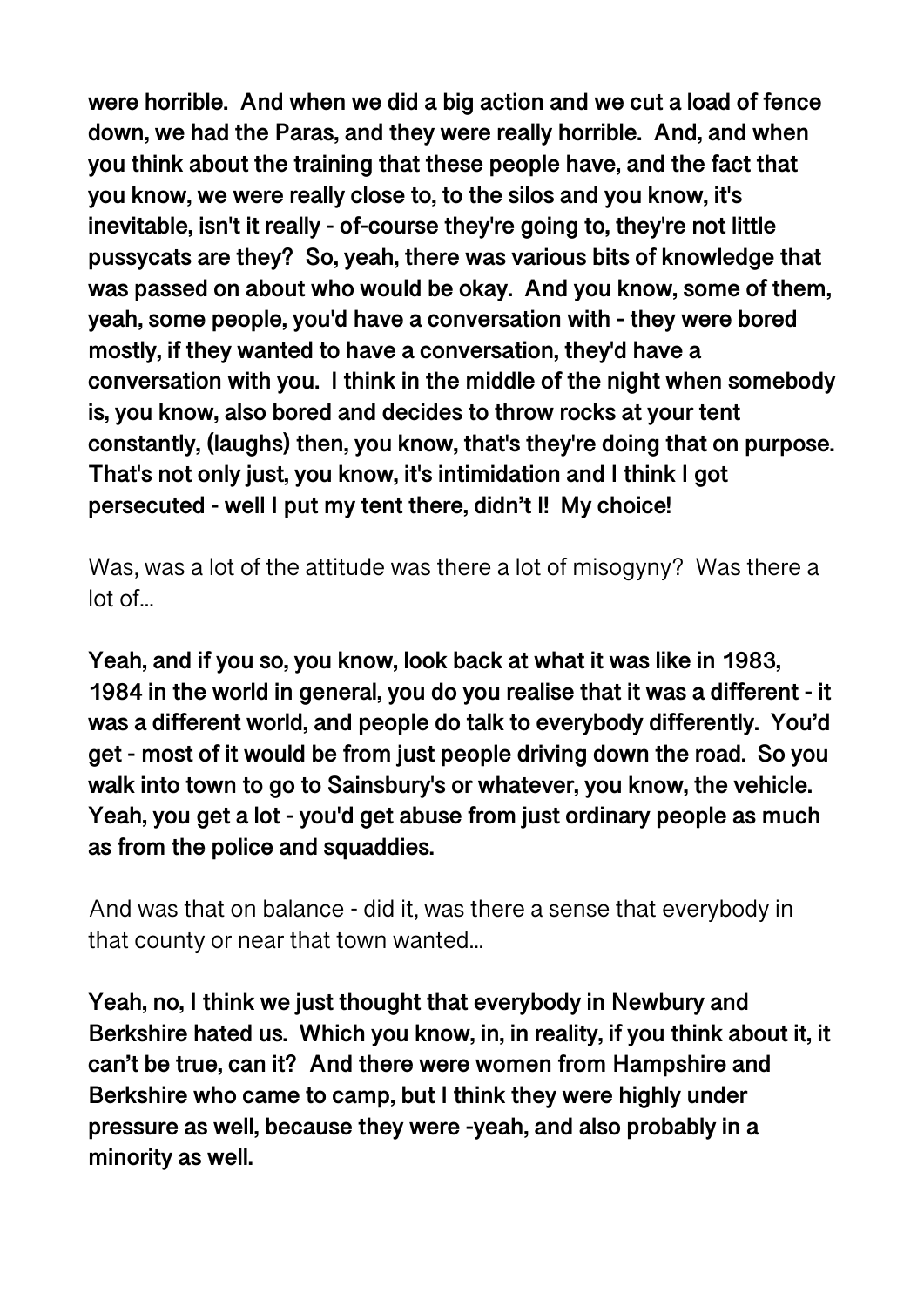What about the ones who were friendly and supportive?

# **Who - the soldiers and squaddies?**

Quakers.

# **The Quakers, oh yeah.**

What was it like going to Sainsbury's? Would the checkout - people at the checkout be...

# **Well, they've got to take your money haven't they? You know.**

But did it feel that you were not wanted everywhere you went?

**Yeah, I think so. Yeah. I think that's the way I felt, but then, like I say, I spend a lot of time, feeling that I didn't fit in anyway, so it wasn't new to me and I might have assumed that, rather than totally felt it - so it might have been a bit about - so it's like going back to the hitchhiking, you know, a really posh car picks you up, and you know, you try not to tell them where you're going. But like I say, you know, you're fairly obvious. So at that time women moving around - hitching, yeah, dressed as we were - who we were, and where we're going - they wouldn't pick you up unless they were, you know, interested to hear.** 

And, and did you get aggression from those people?

## **No. No, not in general.**

So my experience was that, was the people who picked us up - men who picked us up, were interested and, and on balance supportive. Because otherwise they wouldn't pick you up.

# **Exactly.**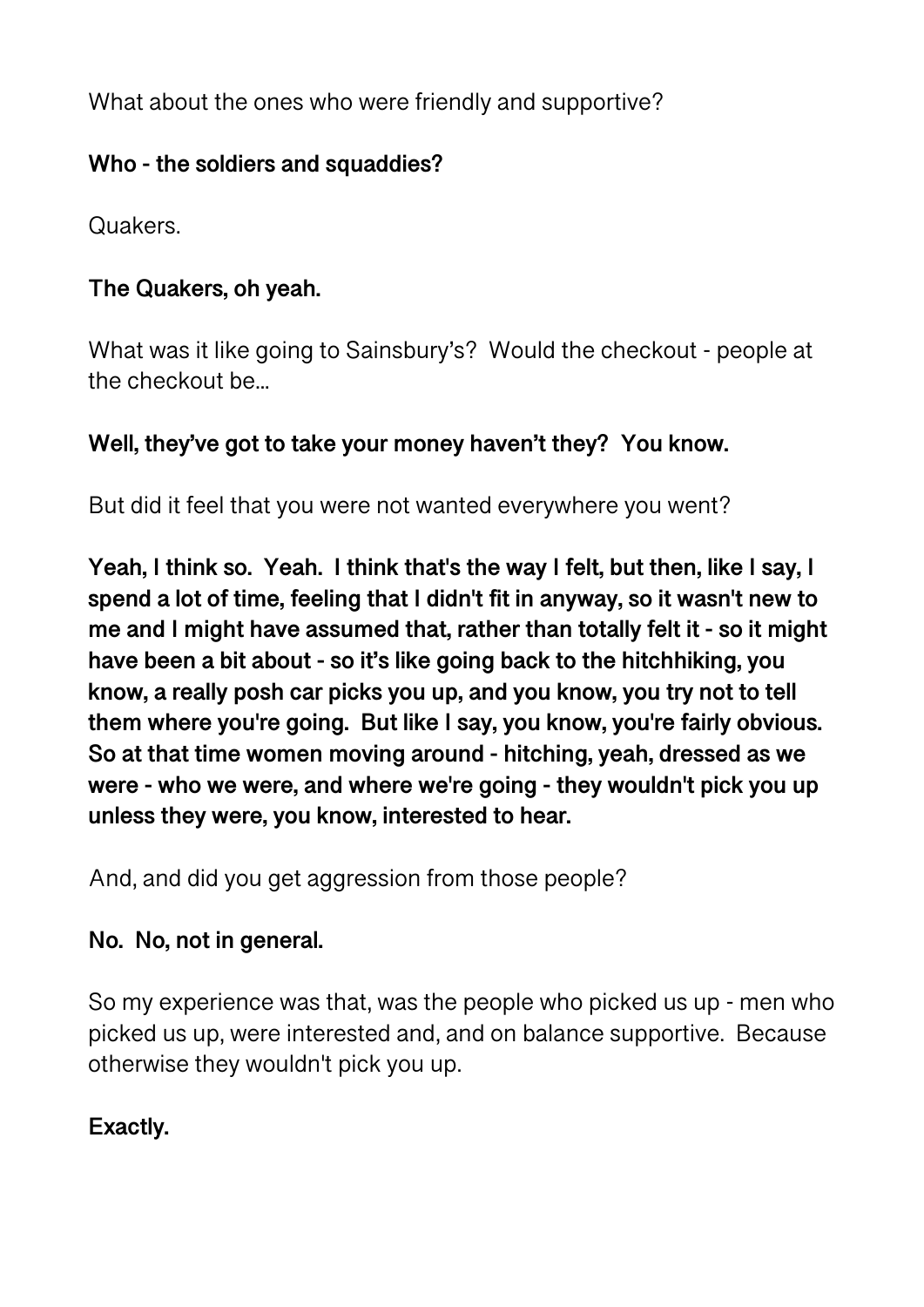We never got picked up by somebody who just wanted to harangue us. I think there was one lorry driver who just wanted to do a lot of talking, and you're very wary because because is this going to lead to telling us do we have to have a row, and all the rest of it? And he ended up showing us which gate to get out at and all sorts. And I think maybe that's part of the, the feeling in the, in the country was not the same as the feeling in around Newbury where jobs were dependent, or whatever - that there was, there was actually quite a lot of support for what was going on, in unexpected places.

**And I think that's always the case, you know. Looking, looking back, you know, or in recent experiences elsewhere. And yeah, yeah, there were, there are - it's not always, you know, men just slagging off the women or you know, it's not, it wasn't just the women's fight, obviously. And so to assume that everybody thinks the opposite is, is wrong, and you have to remember that. I agree, you know, picked up by, well, it wasn't a dustbin wagon, but it's practically a dustbin wagon - I was nearly home once, and okay, you're in Yorkshire, it could, you know, it's not as obvious necessarily where you've come from. But I agree, I don't think that any of those men would have picked us up. And they'd just have told you to get out. They'd just have dropped you off straightaway. They won't drive people around, either to have a fight with them while they're driving, because that's not - they don't want to do that do they? Or, or, it's helping isn't it? So they're not going to help you by giving you a lift, unless there's some sort of either agreement or support or, or, you know, or neither, you know, lack of opinion either way. But yeah, closer to the base there's all the, the point of the thing, which in this case was the base, there's jobs and livelihoods and more real things for them to be wary of losing. So.** 

I did get picked up by somebody who turned out to be an RAF fighter pilot. (Laughs). That was probably the oddest of the lot. But I think, does it, does that sense of if you look back now, do you think okay, so there was, there were more allies than you were aware of at the time? And part of the thing about being an activist, especially when you're young is, is er, kind of work, work yourself up into being able to do these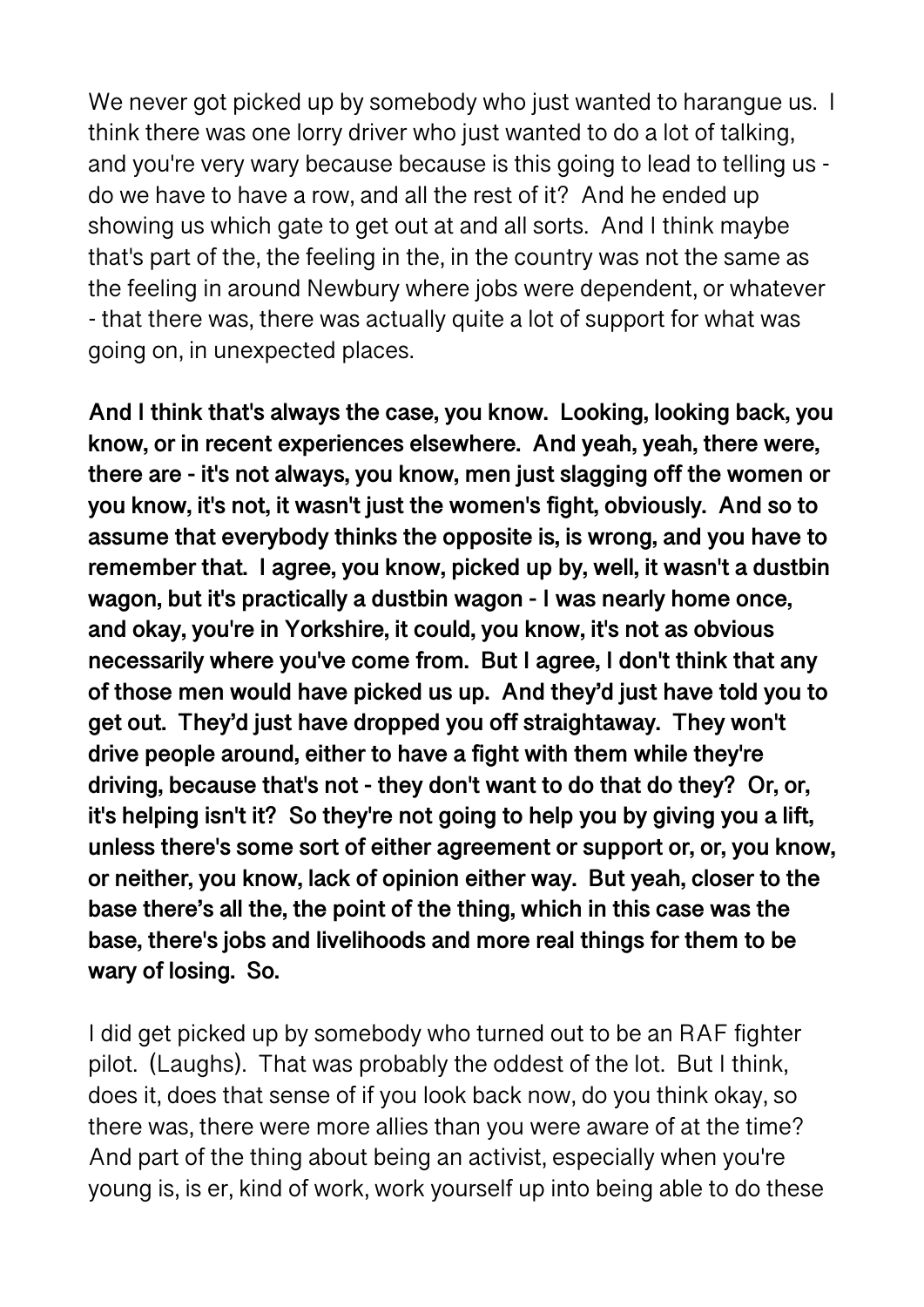extraordinary things and, and, and, and that you're not aware that there might be quite a lot of people who would be supportive? You feel more alone than you are?

**Well, in my experience, I probably did feel, you know, far more alone than I was. And somebody recently has said to me, um, I was always extremely um, he didn't say proud - what did he say? I can't remember. But, you know, but along those lines of, you know, amazed, you know, and that I'd been there. I didn't know him when I was there - it was afterwards, but it was, and it was somebody from a background, like, you know, I wasn't telling anybody that I'd done those things, because I, you know, self preservation. I was like, you know, that's something that happened before. It didn't, you know, it's not part of this, and I'm not talking about it.** 

Is this is a friend who said they were proud of what you'd done?

**Yeah. And, and at the time when, you know, when he found out that I'd been there, said, yeah, but I don't remember. He never said that at the time. I didn't know that until, like 30 years later. So, you know, it's like, well, I didn't know. Yeah, really...all the time I was still sort of keeping it quiet, really, that I'd done this - because I was in an environment where, you know, a lot of people would have been very hostile, in my opinion. So I didn't talk about it, and every now and then someone would say 'Oh, apparently you were at Greenham common?' And I'd go 'Yeah. Why?', like so what sort of thing, what's it got to do with you? That's totally irrelevant to this world that we're in at the moment. And just shut down the conversation. I never felt it was coming from a place of like, wow, that's amazing. You know, I'd really like to learn more about it, because I, you know, I suppose it was like, oh, they were just a bunch of lesbians, weren't they? You know, and all of that sort of classic, how to 'dis' this thing that happened - well was probably still happening at that time. And you know, I just thought that's where the conversation is going to go. So, I'm not going to, I'm not going to have it.** 

And you've found out since that perhaps there were...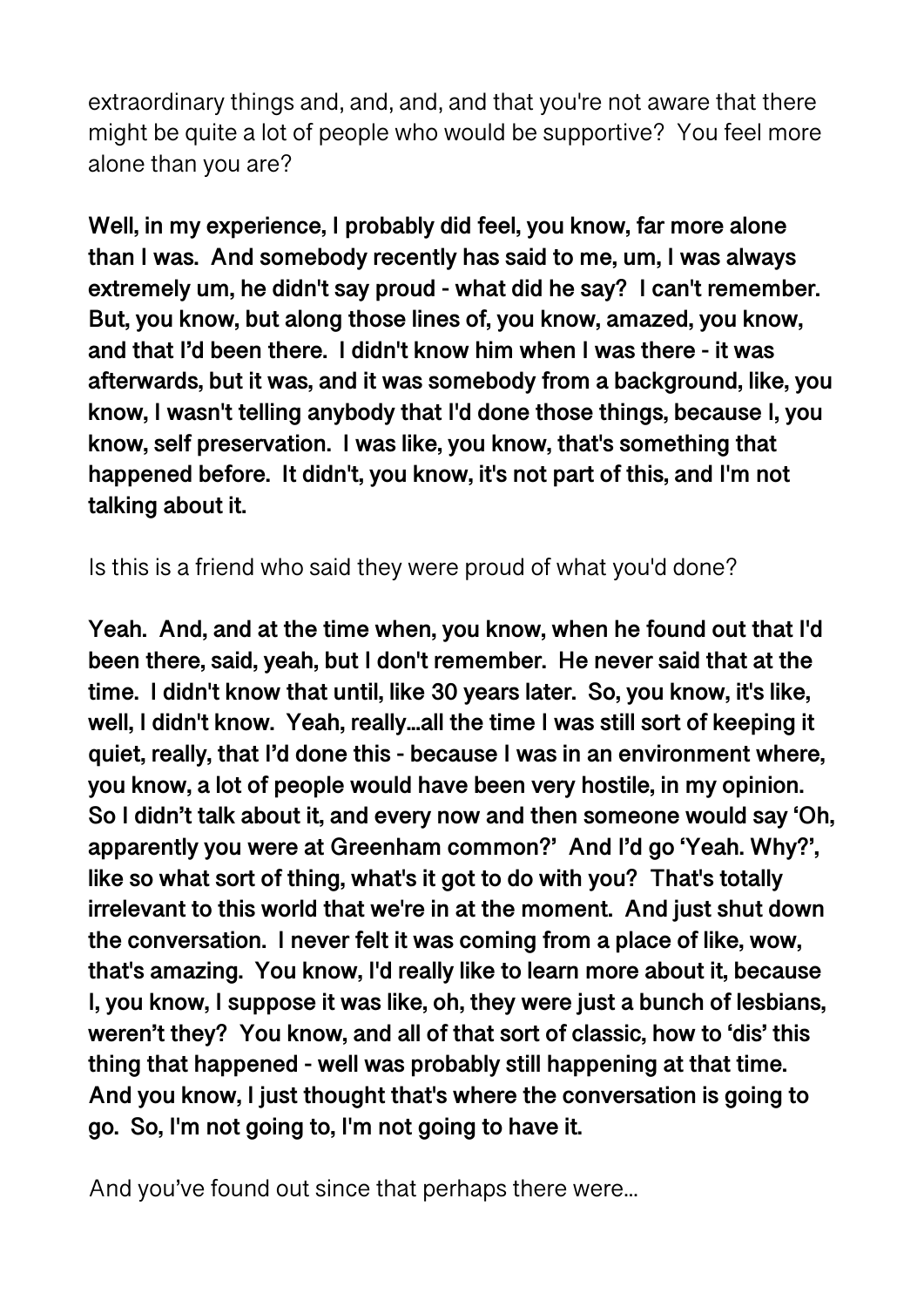**That maybe more people weren't actually going to say those things and I was, you know, I was going like, 'Yeah, what, and?'** 

And those stories being effectively how it was covered by the press?

**I suppose so, because how else would anybody, you know around the country, know anything. The world is different now, isn't it? I mean, you can't move for information getting from one side of the world to the other immediately now, whereas, you know, yeah the telly and the newspapers ruled supreme at that point. And the web, the telephone tree!** 

Well, I was thinking about you, you said, you know, you've got this copy of an Observer magazine that was...

### **From 1984.**

From 1984. And you asking your parents if the - did you see it on the news? That's where we were yesterday. Um, it was it was a time before mobile phones.

#### **Absolutely.**

Wickable fabrics.

**Oh gosh, wickable fabrics indeed. I remember somebody coming with a, so there's this new, this new fabric you can make a bivvy bag out of it's called Gore-tex. And that's a funny word for fabric. And it was new - Gore-tex was new. And it was just being introduced as a, as a, as a, you know, waterproof, breathable thing in 1983.** 

But how did - it's astonishing to look back and think, well, how did - you know whatever it was 300,000 I don't know, women get organised without mobile phones or email? And I think we we forget. We can't remember what that was like. So we just - you have to get people in on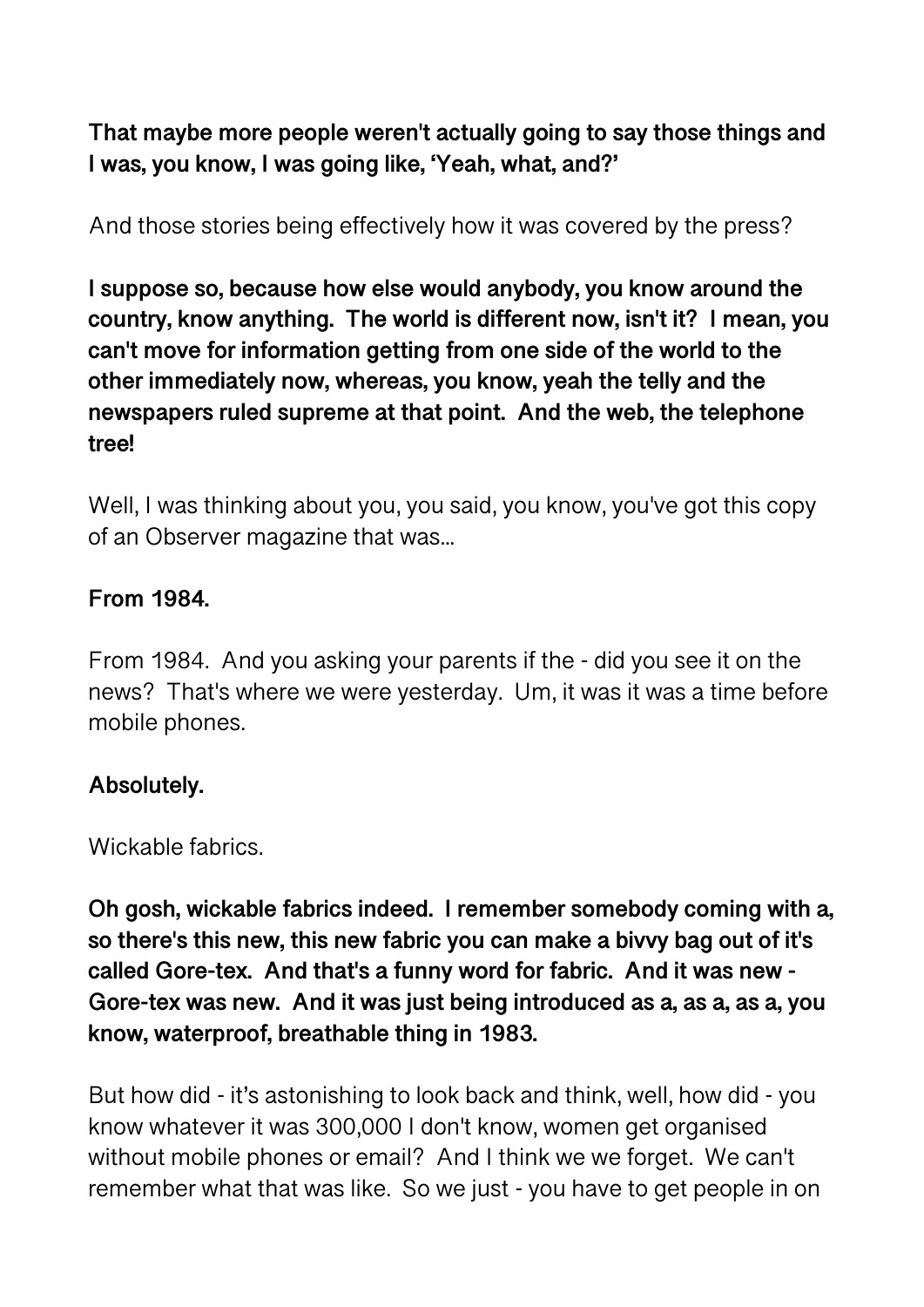the landline. You know that concept - we forget that that's actually how things got done.

**Yeah, so it makes me think that maybe the women's group thing was a bigger thing at the time - Reclaim the Night, women's groups as a sort of social network of things happening, you know, because if, if I went down with the Leeds women, they were obviously a group, you know, that would would meet together to do political actions, presumably. And that might have been from, from the university - I don't know if it was based at the university or elsewhere, because it wasn't my group. But you know, I suppose those things were more widespread, and more commonplace in a way that I suspect they aren't now. But, but that's how do you find - how do you get a load of women together? Well you find out where they congregate, and you contact them there. But I think the thing about Greenham, so like when you know that initial spider's webbing of the, you know, the fence and hanging pictures of your grandchildren on - that's one of the things that I think the world was probably surprised at. But it was really great that it wasn't just young women, angry young women, it was all women. And so the Women's Institute, and the Quakers and the knitters, and everybody turned out didn't they? You know, it was for all women. It wasn't just for the animal rights protesters, and the vegans, and the lesbians. Although there were plenty of all of those things.** 

Did you find - again, was that something that you, so those kind of activists...

#### **Did we have that word then?**

Er, well, that's what they were, so the, the...

**I didn't know any political activists when I went. I didn't know that I could be one or that I may even be one. But I don't even know now that I was one, but in Hull I didn't know any, any women you would you would call a political activist - at the age of 19. I'm sorry I interrupted you.**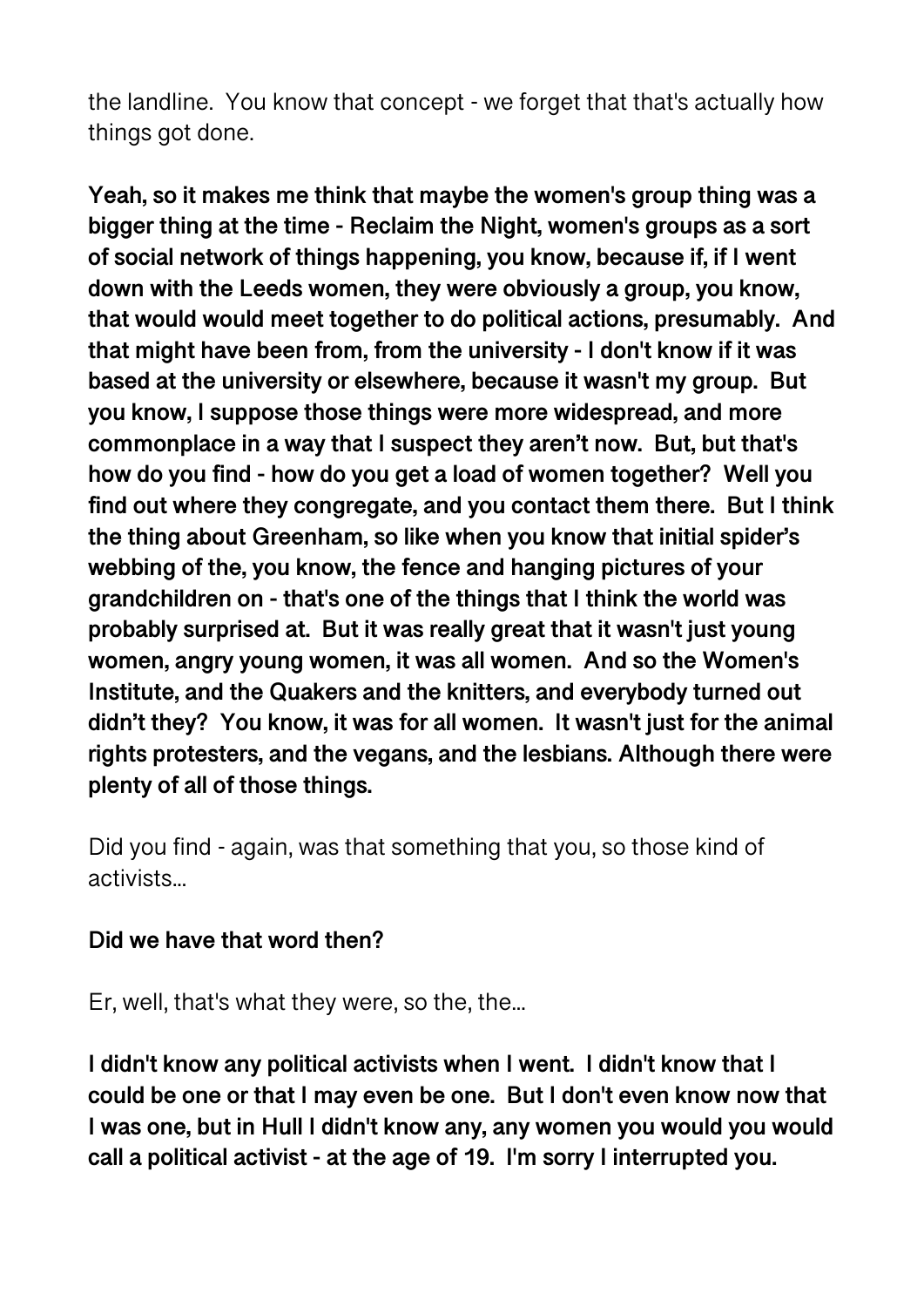No it's okay. I was just thinking what's it been like since then?

# **(Laughs).**

So, so, not only the experience is completely different, as in camping by some nuclear weapons.

# **(Laughs). Ooh, let's go camping by some nuclear weapons!**

But also at 19 meeting a whole load of women from entirely different backgrounds from all over the world. What was that like, then?

**It was great. I, you know, I continue to tell people the stories, you know, and, just little, little bits of people's conversation that, that that happened there. And so although you don't, you know, don't you know, think about that all your life do you? But I know that that obviously must have had quite an effect on me.** 

Do you mean there's an education or shaping your own view of the world?

**Probably both. I met, you know, because at Green Gate, who seemed to be the congregation point for all the international visitors. You know, women there from Australia and Denmark and Germany and numerous other places (laughs), America. And again, you don't think about, you don't think about what you're doing when you're doing those things do you - it's only afterwards, or 35 years later, you can go that was quite incredible really to hear about, well see that it's important enough for them to want to be there. And you take a little bit of them away with you.** 

Did you find things like - I mean, I'm going to give - like you said, I didn't know is that what we were - activists? Do we use that word? So there were more things going on there than the nuclear disarmament, there was internationalism, there was animal rights, there was veganism.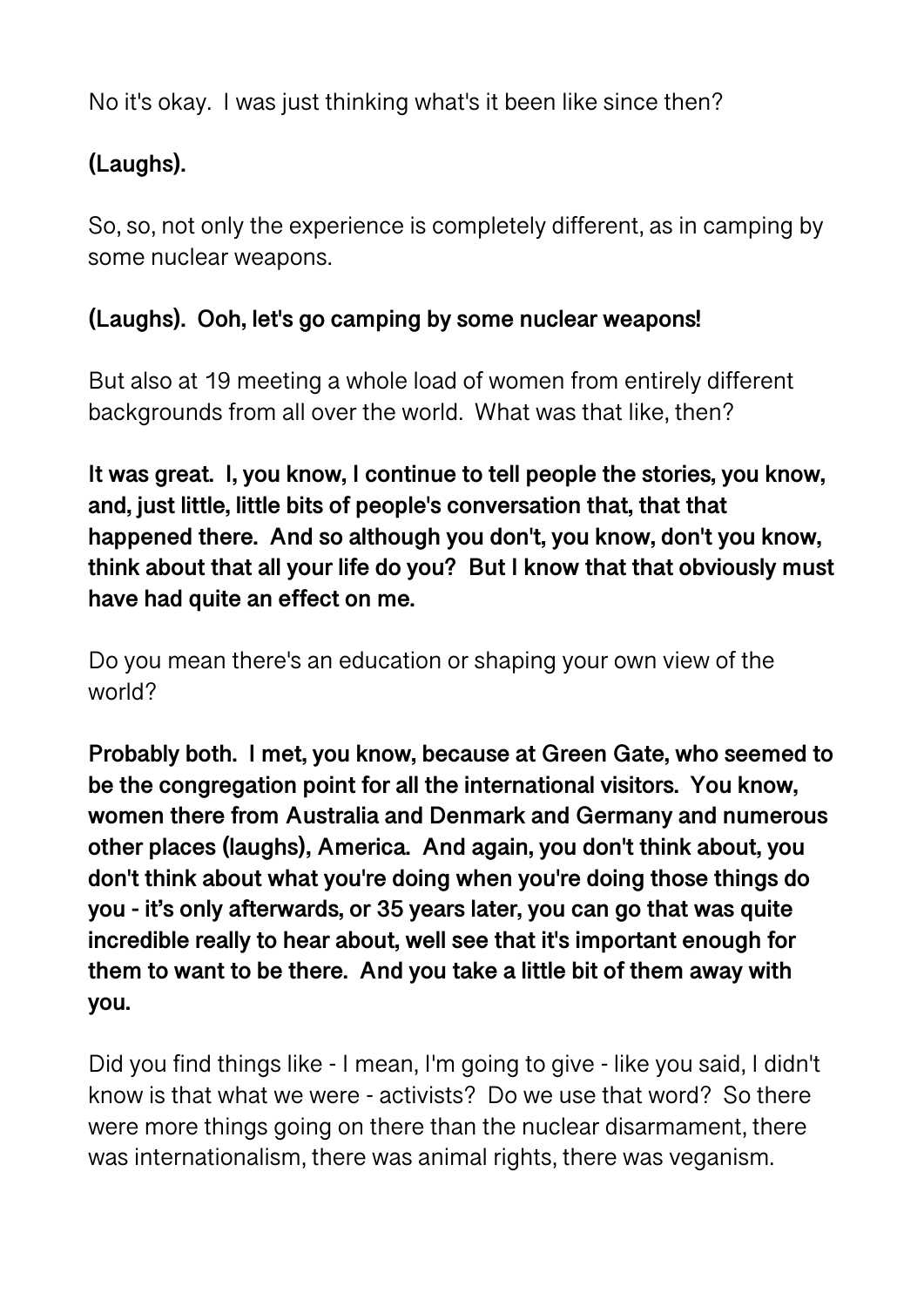**Yeah so I know that I learned about the, the you know the, the struggle for rights for Aboriginal people in Australia by talking to those women there, you know never occurred to me that the same thing happened in Australia that happened in North America with Native Americans. You know, it's just that sort of putting things in place that, and everybody had their own thing. And as with a lot of - well everyone had their own thing that was most important to them. And then some of the some of those other things, you know, became more important to the people through being there and meeting other women and you know. Yeah. For some way some women it might have just been women, you know, the struggle for women became more important because they found themselves there doing this strange thing in the middle of their lives and you know and then and then beginning to realise how women's voices you know aren't heard - weren't heard. Think a lot of people's lives changed who were maybe a bit older than me. Mine changed even though I didn't know it was going to change because I hadn't really become anything yet. But yeah, I think a lot of people's lives changed by going as older women.** 

Do you think that went in both directions - that some women went there specifically because of solidarity with women, or because thy were lesbian, whereas others found that while they were there?

**Well I can say that I think that was probably true, but like I haven't got any evidence to support it, that's just you know, just like it'll be inevitable won't it? Yes and women were, were definitely fighting that fight already, and yeah as as with all activism people are attracted to the place where their voice can be heard - their fight can be taken further.** 

If you had a most vivid memory of Greenham, what would it be?

**I don't know. I suppose the, you know, the the bits that I've talked about, since then, are the bits that they're almost like photographs, aren't they? Once you've talked about them, they become more, you know, more evident. So you remember them more than others. I, yeah, I don't know. I don't think there's anything that really that's greater than anything else.**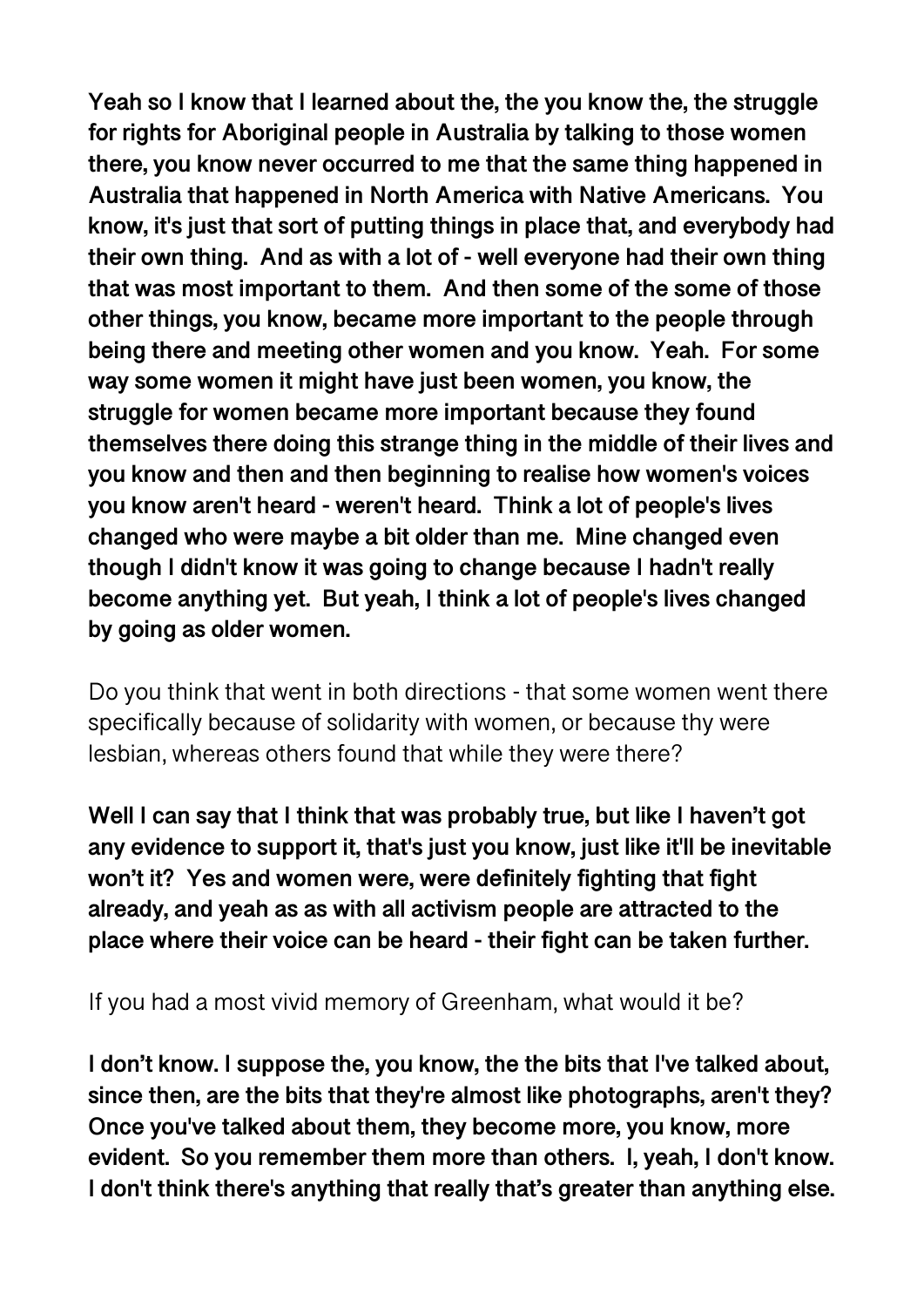**I know I loved being part of that community and being accepted into that family and all the things that go with it. One of the oddest things that happened I suppose was I was taken - in I was arrested and taken into the base on my own. And I think it was like the September time after I'd been there the previous winter, and I was there for like a week or a fortnight and I was just you know, probably just went for wander on my own, went up to the gate, and where we we'd cut the holes in the fence, they just sort of stuck it back together again. You know, used to patch it back together again with little metal clips. And on the on the actual gate where it was sort of harder fence, rather than just the chain link, they used these little, just a little bend, like a U-shaped piece of material, just crimped on really, and a lot of these were loose, and so I was just standing there. I can't remember why - if I was just mooching around, or if I'd gone because something was happening, and I said I'll go and have a listen. I think I'd probably gone and said 'I'll have a listen, nobody will take any notice to me. And so just played with these bits of fence, and they were pinging off because they weren't really on properly. They're on the bits, you know, the, the loose bits of fencing and, you know, so they fall to the tarmac with a tinkle, you know, a few bits of tinkling metal falling to the ground. And, and I know I wasn't on my own so at some point, I was joined by other people, and it was obviously some sort of conversation about criminal damage going on. It's not criminal damage. It's not even attached to the fence. You know, typical just so - I'll just have an argument you know, me, not them. Not those on the inside, not the military police anyway. I remember somebody saying 'Let's just go for a little walk', and so I was sort of taken by - you know, surrounded by women - 'Let's just go for a little walk', and we sort of headed away from the gate and they came out and arrested me took me in the base. So nothing had happened. Nobody had cut anything, you know, but I was in the base on my own for nothing really, you know, just for nothing. And I was just sort of thinking, I don't know what I'm going to do now - I've got to try and work out what to do. (Laughs). Because I'd - when we'd been arrested in the previous winter, like three times I think - I'd used three different names. And if I just chose one off the top of my head, it was bound to choose one of those again. And just like oh - all hell breaks loose at that point. So I sat there**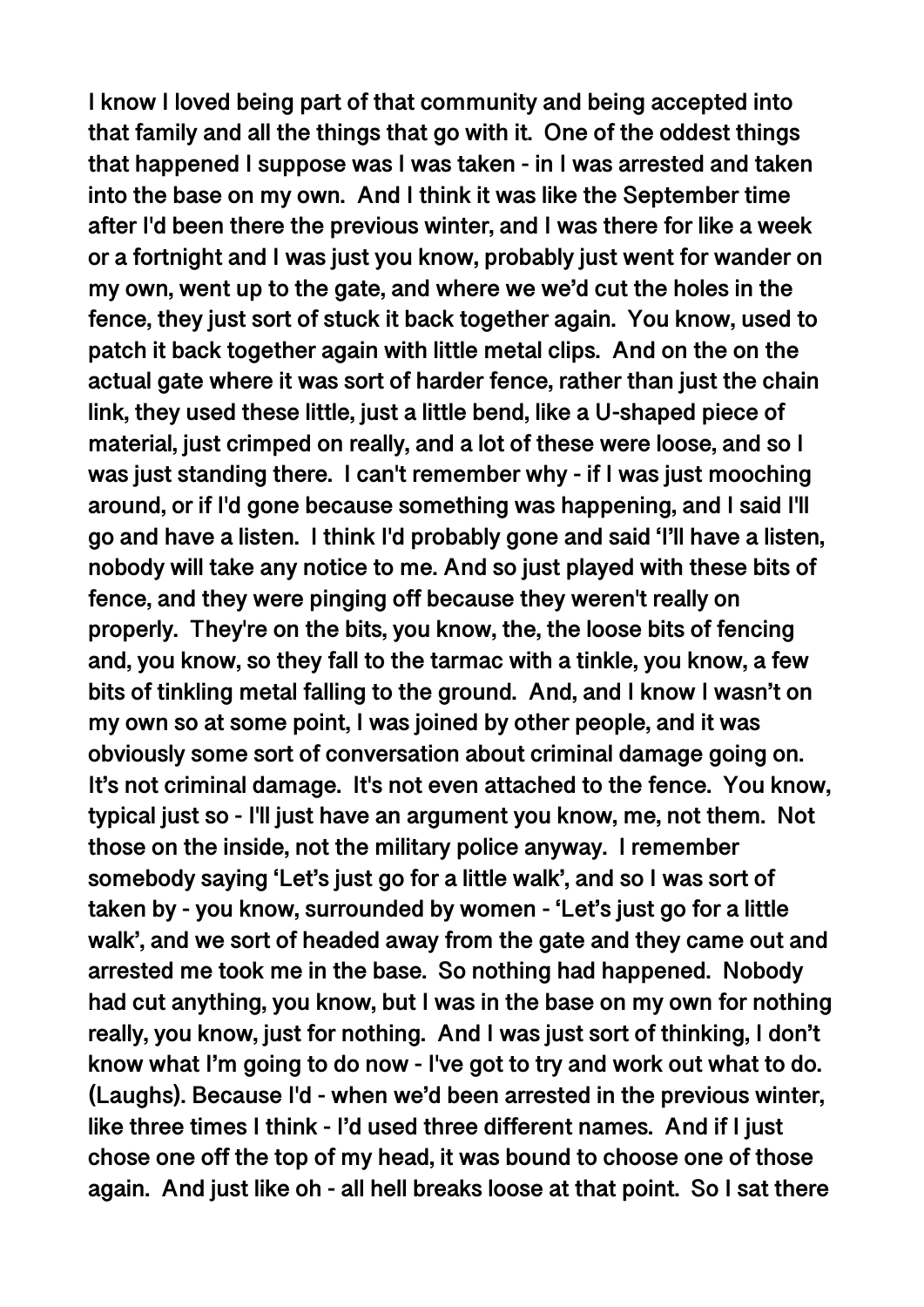**on the floor, for a while, said 'I don't have to tell you this, don't have to tell you that', you know, just refused to speak to anybody really, for quite a long time. And eventually they (laughs) they said, 'Well you do have to tell us your date of birth, because if you're under age then, you know, duh duh duh duh duh duh', and it was like, okay, well, I can get out of this then by by using my own name - couldn't prove who I was, but if they checked out they could find out who I was if I use my own name. So, you know, six hours later (laughs) or something, I finally tell them. We work out what the problem is here because I look like I'm 16 presumably at the age of 20, or whatever. So or 19. So yeah. So it's quite an interesting story for me because it was the only time I was totally on my own thinking, right, how do I get out of this one? And so that's what I did. I can't even remember being let out - maybe took me out to the out of the Main Gate. I probably did have to go out of Main Gate.** 

So when the women said let's go for a walk...

**They could see what was happening, they could see that they were twitching and the other side and they were going to, you know, fairly obvious to all of us that nothing was happening really - I wasn't - it wasn't criminal damage but but I think it might have been Zol actually one of the Aussies.** 

But they were trying to walk you away from them arresting you, but...

**I probably stayed too long. I probably didn't think it was going to happen, and others - they just said 'Okay, let's go for a little walk now.' And then we just like, stuck me in somebody's bender out the way but we didn't get far enough away. So, so that's the story that I - I don't know what the moral of the story is or anything. But yeah, my automatic reaction to just sort of say, you know, Fiona McCloud or whatever, you know, it's like, no - be yourself because actually I knew that there was no record against my name.** 

And if you gave a second, if you got done for a second, then you...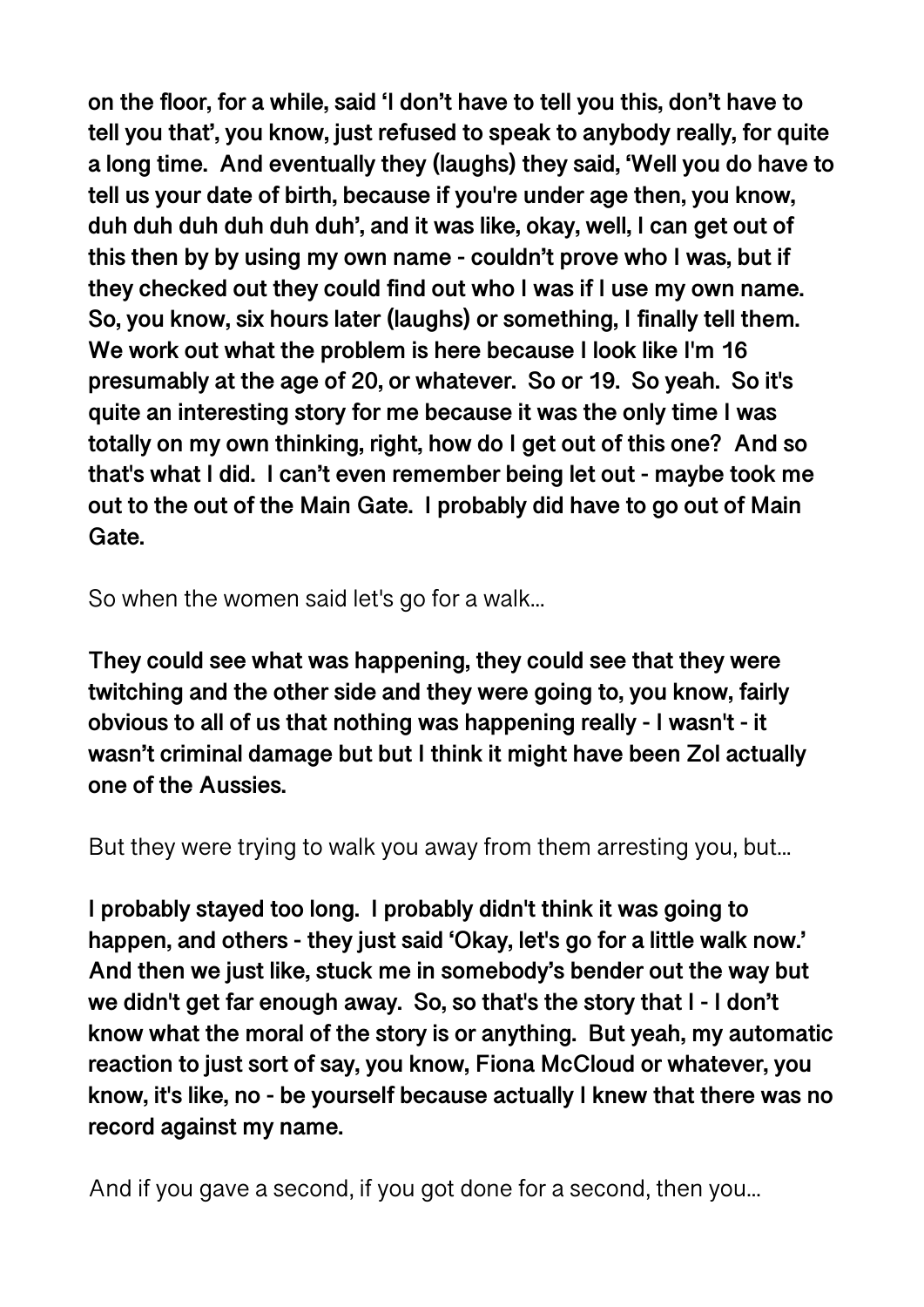## **Then yeah, may have to go to court, or they could keep me longer. Probably leaving the next morning.**

Somebody who turned up not knowing the rules, you had learnt the rules of how to talk to the police, and what to tell them, and what not to tell them. And how did that all come about? Did you prepare before actions, or did you just learn it on the hoof?

**I don't think we have a conversation about whether or not you gave your own name, but I remember on the on a mass action when lots and lots of people were being arrested, we were all taken up to the Newbury race course, because there was nowhere to put everybody. And so we were all sort of, you know, corralled in different rooms, having your photo taken and all this sort of stuff. And I was thinking, and actually yeah, I learned by my errors, really. I remember saying to somebody 'By the way my name's this', but talking to them with the name I knew them by, you know, so do you know what I mean? It's like, oh, I've just you know, used your camp name, and actually you may be giving them an entirely different name.** 

That's 'Don't tell them Pike!' (Laughs).

**Exactly. Exactly. 'Don't tell them Pike!' (Laughs). Exactly. And it wasn't**  very loud, but you know, it was it was...

Did she give you a look?

**No, we were on the floor next to each other. Yeah, had handcuffs and so from turning up and being like, I have no idea how this works. Yeah, yeah. Been in the back of a black maria, in handcuffs, banging - making as much noise as possible - banging the cuffs against the thing! (Laughs). Ah, dear.**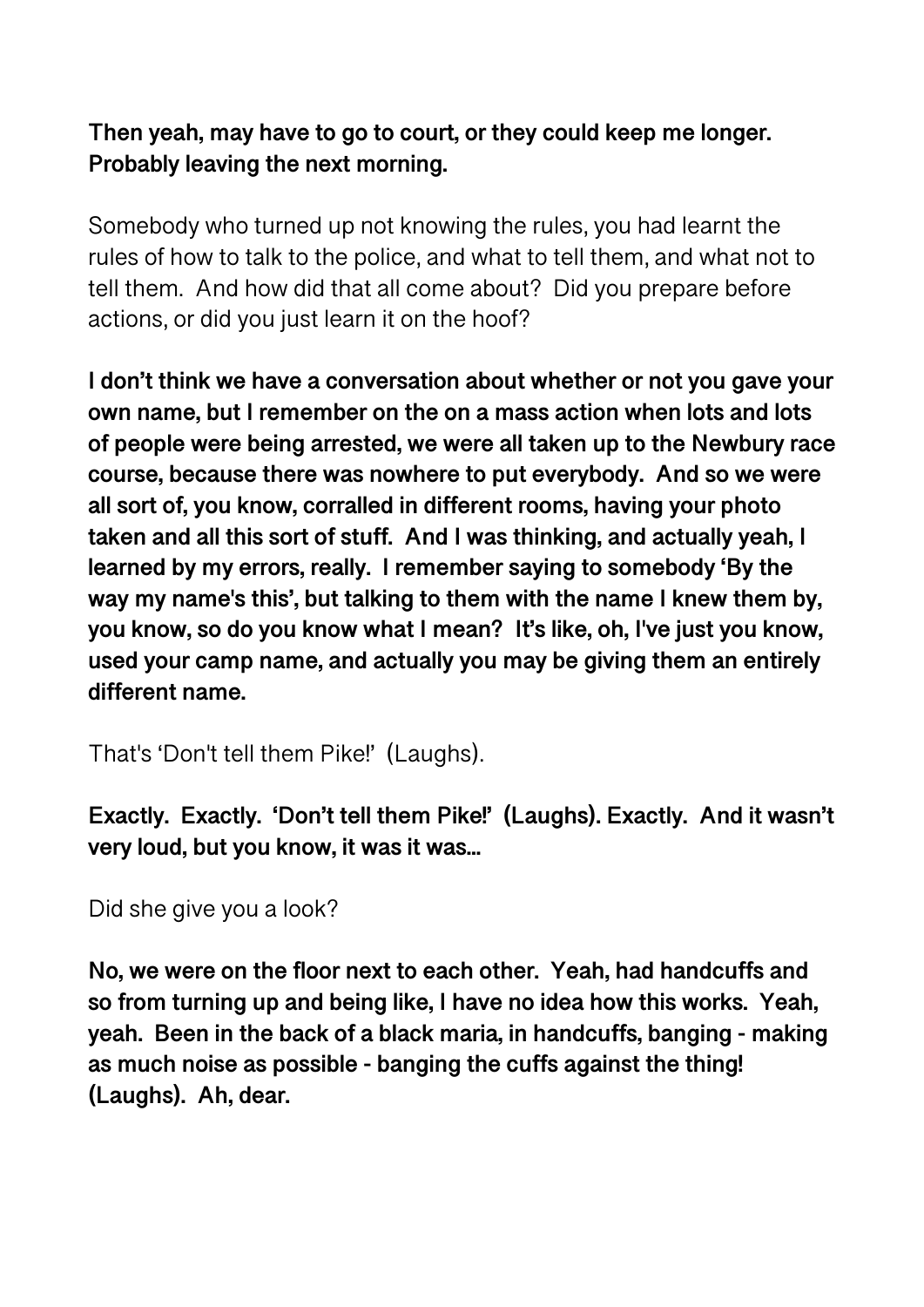And what did the parents make of all this then? Because this is a different level up from just going to a camp, isn't it - getting arrested and...

**Yeah, I still think it was okay. Never got the feeling that it wasn't okay. Although having left at the beginning of '84, I went to get - I went to go and do some work and you know, do a job, and I think that was definitely a - 'Well, when are you going to get a job?', you know. And it seemed like a good idea, because I think - I thought if I go back to the camp, I would probably - it's my nature to want to get stuck in. So therefore I probably would have been arrested more, and I probably would have ended up in court. And I didn't really have any plan as to how that would of- you know what happens next on that one, really.** 

Did that feel like it was time to go, before you...

**Ended up in prison? I think I mean, that was what I was using, either as an excuse or, or the reason to stay away for a bit. Yeah. I did think I needed to stay away for a bit so I didn't end up in prison, but I don't know if that - yeah.** 

And did it feel like - so maybe work was coming along that hadn't been coming along and...

**Well, I went to work in an outdoor centre. So it was another running away to another little world! (Laughs). Um, I think at home - well you can't just stay on the dole all the time. What are you going to do? You know, what are you going to do? And so if it wasn't, if it wasn't going back to Greenham, yeah, what were you going to do? And if, yeah, I think the encouragement was to get a job of some sort, and I couldn't really do anything, you know. Worked Saturday job in a bakery. You know, there was no way I was going to fit into that little box of,um, working in a shop or anything you know, that home would suggest would be work. Work in Hull would be like working in a shop or working in a factory. So yeah, I went to work for an outdoor holiday company.**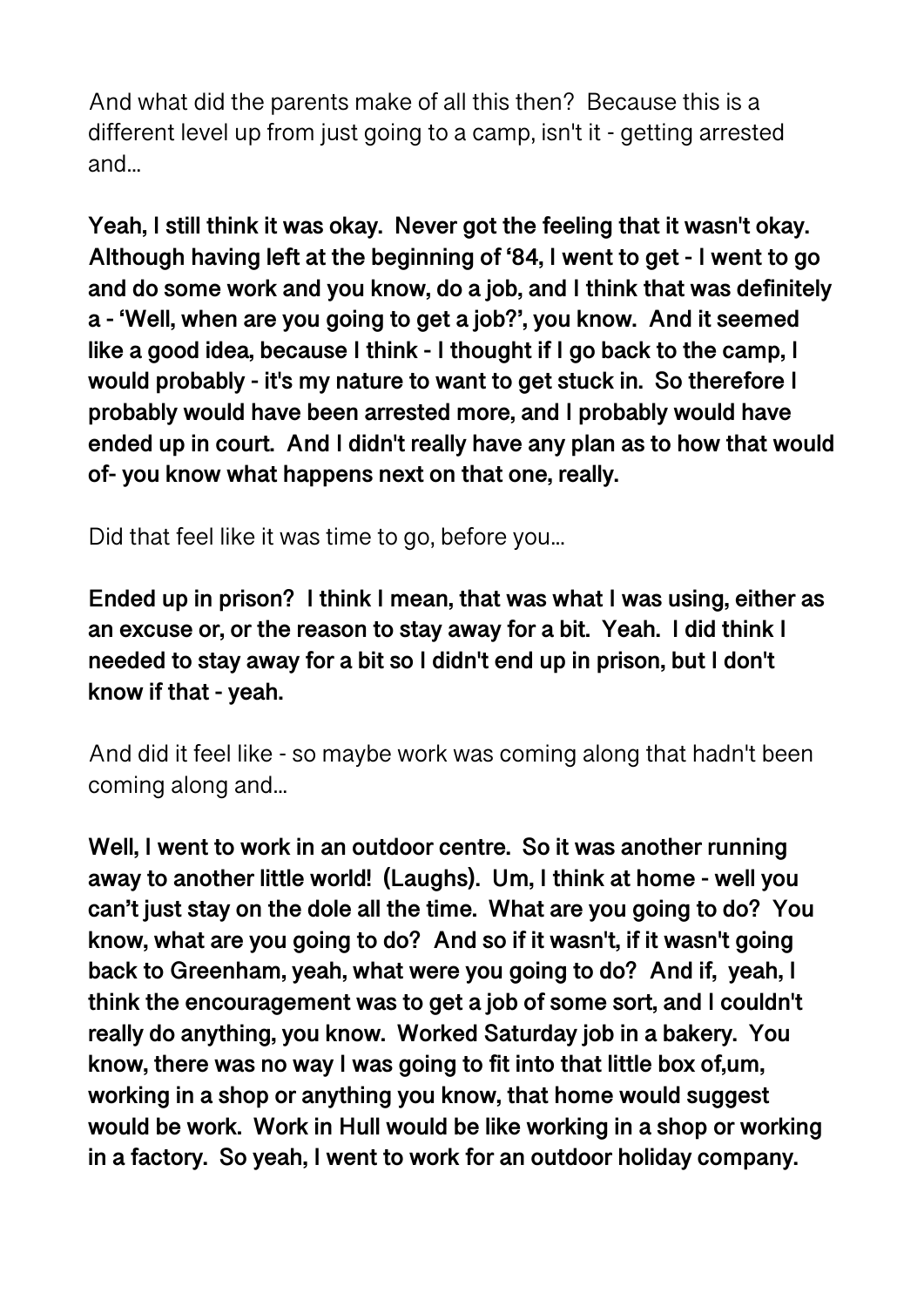And when you left Greenham, did you feel like you were leaving Greenham, or?

**I don't think so. No. And so going back to stay for like a week, or a couple of weeks, you know, felt like going home. And it was really important to do it, I didn't - I don't think I did it enough. But I don't know why I didn't feel like - maybe because the missiles was there? You know, maybe it was like well we were there to try and stop them. And so it didn't feel like that was the - I don't know, I have no idea where I didn't think going back to stay for longer after that, because the following winter I was also on the dole. So you know. I went back - I took somebody who I'd met in the summer whilst I was working in the outdoor world. And um, yeah, don't know, didn't know why it felt like well it didn't feel like the important thing to do anymore.** 

Was - I've seen the photos of you in the, in the...

#### **With Joan?**

With Joan. Do you look back and think that - I mean, it's a bit extraordinary really, but was everything extraordinary?

**Yeah, I don't think I, I you know, I didn't know how extraordinary that was then. And that's, you know, that's the end. That's the whole thing is it's like when is that? Well, it was an extraordinary as in it's out of the ordinary, but I didn't know that. Other people knew more about Joan Baez than I did, I'm sure - so it felt more - it probably felt more amazing for them at that point than it did for me. You know, it was as important to talk to the striking miners' wives who'd come from, you know, their communities in Yorkshire with donations - when you knew that they had no money. And they were bringing donations down to us, because they'd have been on strike for months on end. You know, that, that sort of - that felt more, or as important - you know, to celebrate as some musician coming and signing songs with us! I wish I could remember what she sang. I suppose it's fairly predictable, really. We probably all sang 'We Shall Overcome', together.**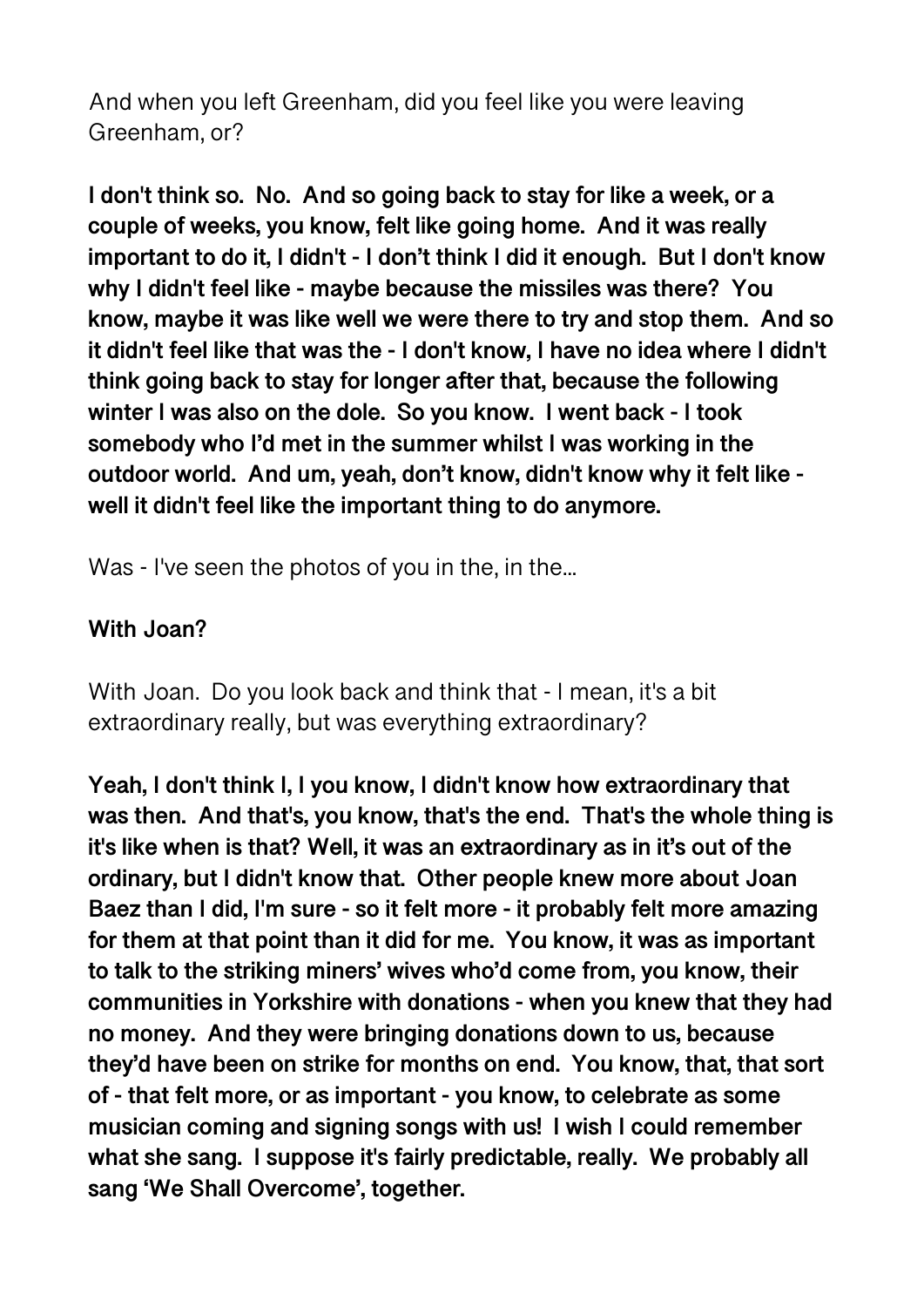If you look back, either from a big political perspective, or just in relation to your own life, what do you think the legacy of Greenham is? I mean, do you think there is a legacy? Do you think there are things happening now? Do you think we've lost sight of it because we haven't been watching it?

**I think there's all sorts of - you know, I think if you look, there's all sorts of threads aren't there? I have only looked at my life very recently as to what you know what effect it has had on it, and I think it's you know, it's probably pretty massive. So very close to us here we've got the antifracking site at PNR, and the fight against fracking in Lancashire has been led by women. And it's not women only but you know they sort of identified themselves as the 'Nanas' and you know, started wearing tabards, and you know - there's got to be some parallel there to what happened before to go like - well, you know, we can do this, and we can do it. It's not the first time this fight's been had, and we know it can be effective. And yeah, there's got to be a parallel. And that's great, because it gives, you know, it gave them the confidence to say 'I am going to do it'. I think if it was a women only camp, I think there are things that have happened that may not have happened had it been women only set up. But the women are leading it. Definitely. And that's really good. So yeah, 35 years later or so years later, or 30 years later, there's still the identifiable things that you can say this may have been different had that not happened.** 

I read something recently about how many times the - Emmeline Pankhurst put - tried to get the law changed, and how in relation to her like - she'd spent her whole life doing it.

## **Yeah.**

And, and so she was in her 50s or whatever, which is, um, the same kind of age as 19 year olds of Greenham are now. And I don't know where I'm going with that really. But just just thinking about the, what the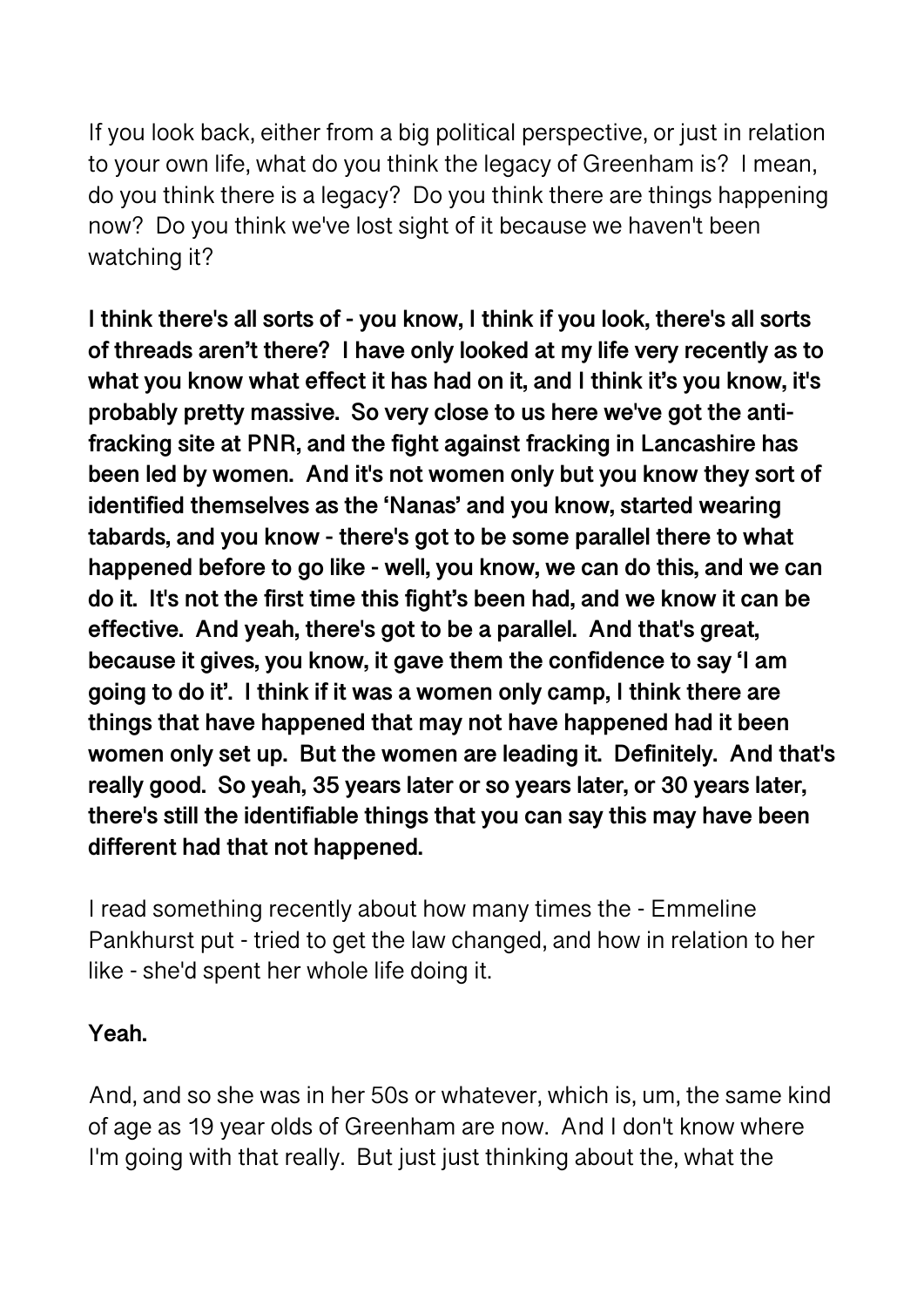question is about legacy, and just well, how does legacy actually work? Is it some big thing that you can point to? Or is it, um...

**I think for me, so I left there and went somewhere to do a job that, you know, ended up being an entirely different job. I was, you know, working in this outdoor centre initially in the kitchens, I was supposed to do something else after the first six weeks, but it was pointed out that there weren't any women instructors. There were only men, and they asked me if I would be a woman instructor, a woman instructor - the woman instructor, the female instructor. I was telling someone this yesterday, and they wouldn't even dream of not having at-least one woman within that team now in those environments. So as I like 'Right. Okay, yes.' (Laughs). I wasn't highly qualified - I'd had a go at all the things that happened there - we did a bit of canoeing, and a bit of sailing, and a bit of archery. And, you know, it was just holidays for seven year olds upwards. So it wasn't to any great standard. So I was like 'Yeah, I'll do that'. And so and felt like I took a lot of stick doing that, taking that job on. I then went into, you know, sailing on bigger boats world, and there weren't many women doing those things, and I took a lot of stick there. And you know so yeah. I suspect I wouldn't have put up with some of that stick, or maybe even fought back as hard as I had done had I not had the education I had at Greenham. Maybe never would have thought I could do it. Or maybe just not said yes. I suspect, you know.** 

And you ended up sailing...

**Across the Atlantic. Well, yeah and skippering yachts. Taking young people sailing. But I went to a job interview and I was asked if I could use a spanner. You know, in 1992 maybe, you know, (laughs) still just - I was just as speechless as I am now, you know. 'And can you use a spanner?'** 

On your head?!

**On your head! Absolutely.**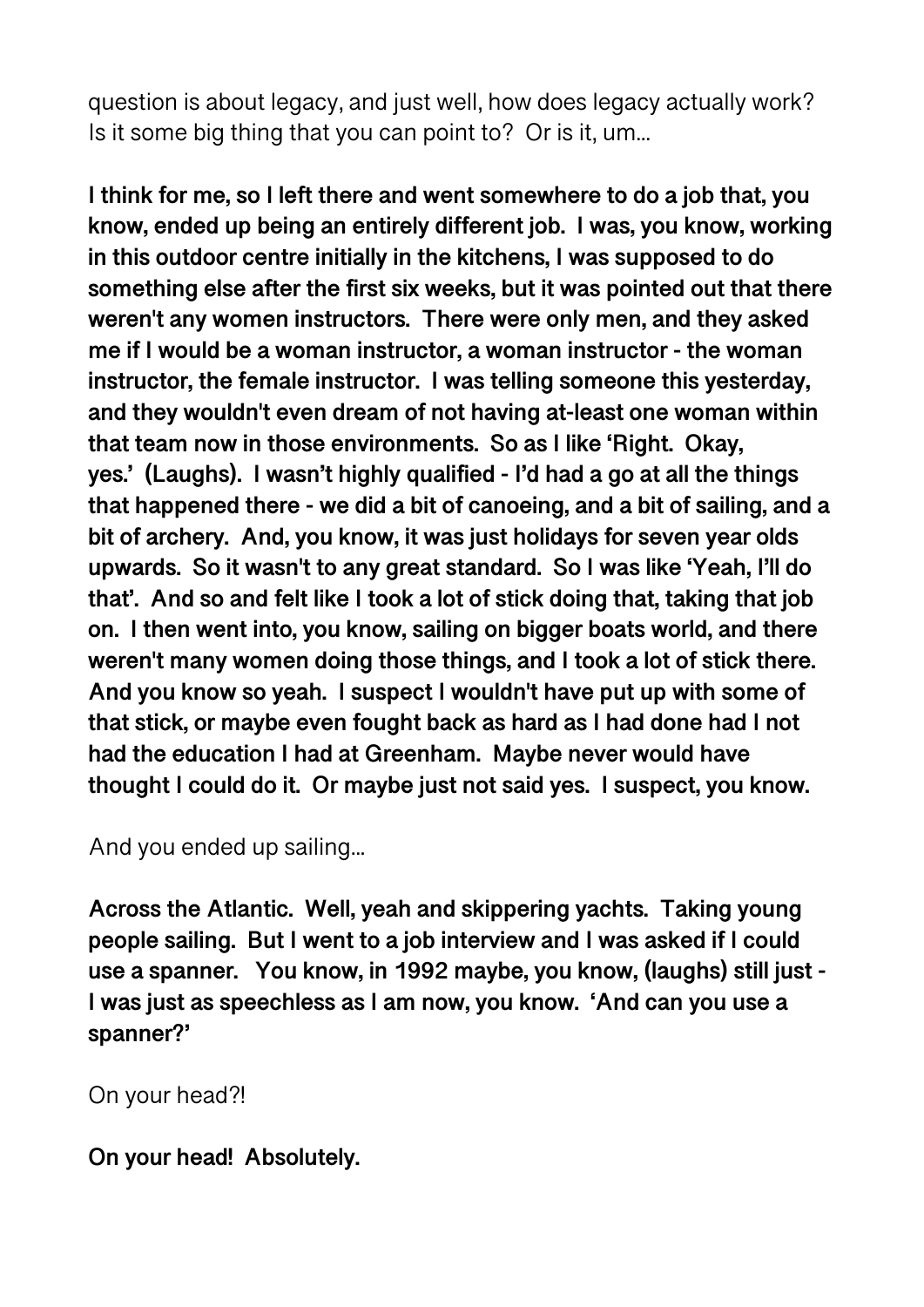Bolt cutter. I'm quite good with the bolt cutters, sir!

**Yeah. And the whole, so then my life has gone on to be filled with women really. In 1996 somebody suggested that I joined a women's community choir. I won't get through this without crying.** 

# Okay.

**And so I went to join this women's community choir, and I'd describe the feeling of going there as coming home. And it's only because we've been talking about this, well and the photos of Joan Baez that have appeared, and then talking to other - and now connecting with some of the people in the photos, that the feeling of coming home - of joining this choir, wasn't about singing as much as it was about being with women. And we did sing a lot, you know, and we probably even, you know, that women's group in Southampton - we probably sang some of the songs, you know, or a song that we'd sung in Greenham, so no wonder I felt like I'd come home. So I did that for six months, and then moved away, you know, it was only a once a month thing so it was like I'd just found that a thing and now whoa, got to go away from it. So started a women's choir here, which still exists.** 

Over here is in Lancashire?

## **Aye.**

And it's not just one women's choir is it?

**Well it's the only one that's specifically women. So yeah. So yeah, I insisted, when I met another person who wanted to sing, and ended with four people, because she knew some others, and I was new. So we just started on our own ,because the one that that was maybe happening didn't. Yeah it folded. So we just started it on our own, and it's got to be women and you know, I somebody else said 'Well, maybe it doesn't?' and I said 'No, no, it does. It does have to be women.' (Laughs). And yeah, so that started in 1997 and it's now 2019, and it's still going, and**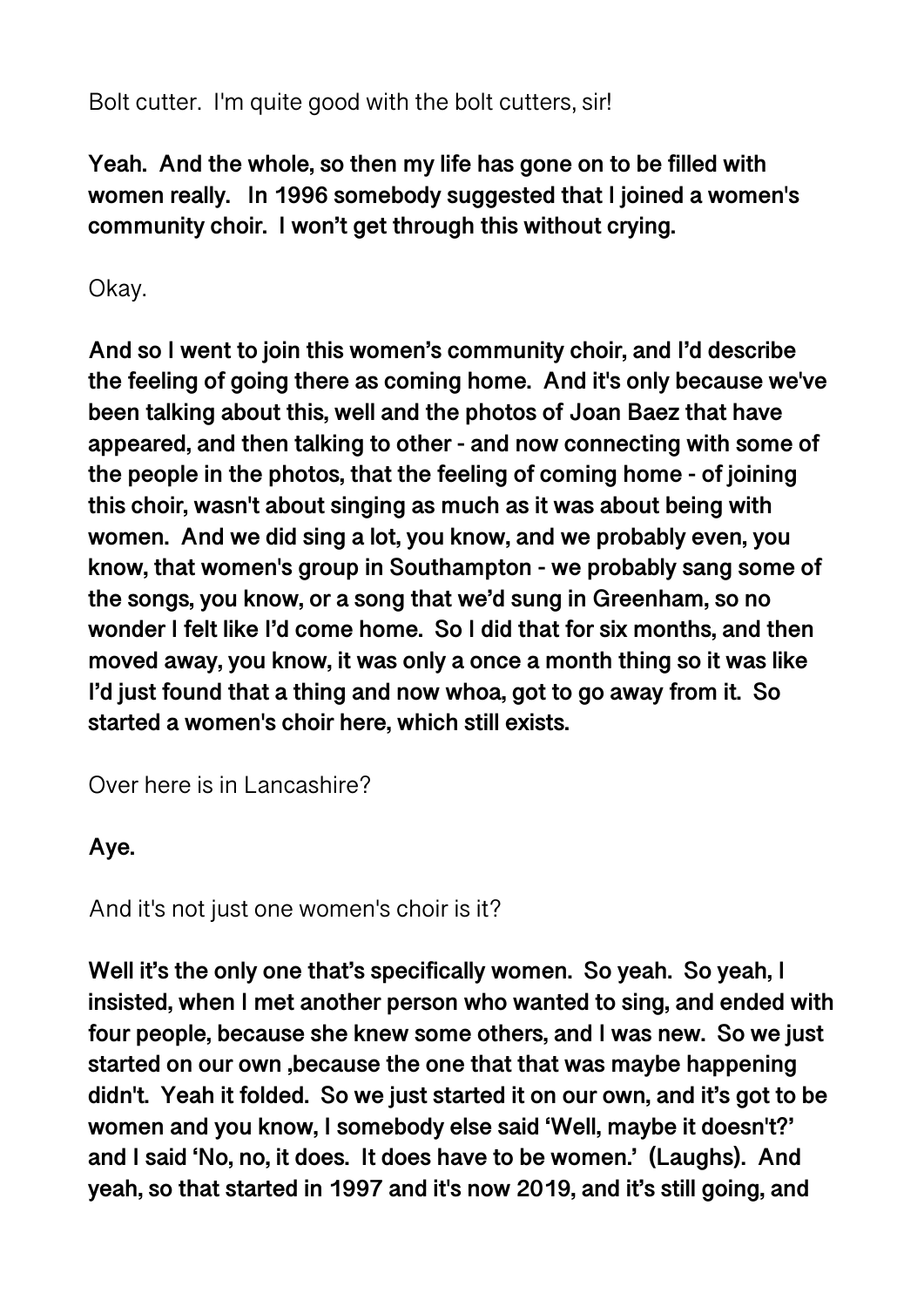**I've been running it for the last 16 years of that time probably. Yeah, and it is my you know, so now that is my job. I lead community choirs, I do other musical things, but um, that's a big part of my life. And it may not have been like that had I not gone to Greenham common, you know? Because that that feeling of that importance of that bunch of women. You know, and how that feels together when you sing together, and you just commune together once a week. And, you know, it's really good for everybody. So...** 

And your community choir goes and sings at all sorts of..

**Yeah, we turn out for various charity dos and fundraisers - it's not particularly to perform. It's all about going home feeling better than you did when you came out, when you've been together for a couple of hours in the evening, but it's not - it's political in its own way, but it's not purely there for singing at rallies.** 

But you do sing at rallies?

**Well yeah, and I've now started a political choir that is also at the moment all women, that you know we turn out and we go and sing at demonstrations and down at Preston New Road, and for the guys who went to prison - the anti fracking site. So yeah. So it has its own little rebellion still going on through song.** 

Am I allowed to say...You can't kill the spirit...

**You can't kill the spirit! (Laughs). Yeah, you can't kill the spirit. I wonder if it will ever not go on and on, when will it be allowed to stop? It sounds like I'm talking about it in a very flat negative way. But, um...** 

That is a song that goes on and on and on. It kind of has its own problem built into it, doesn't it?

**Yeah.**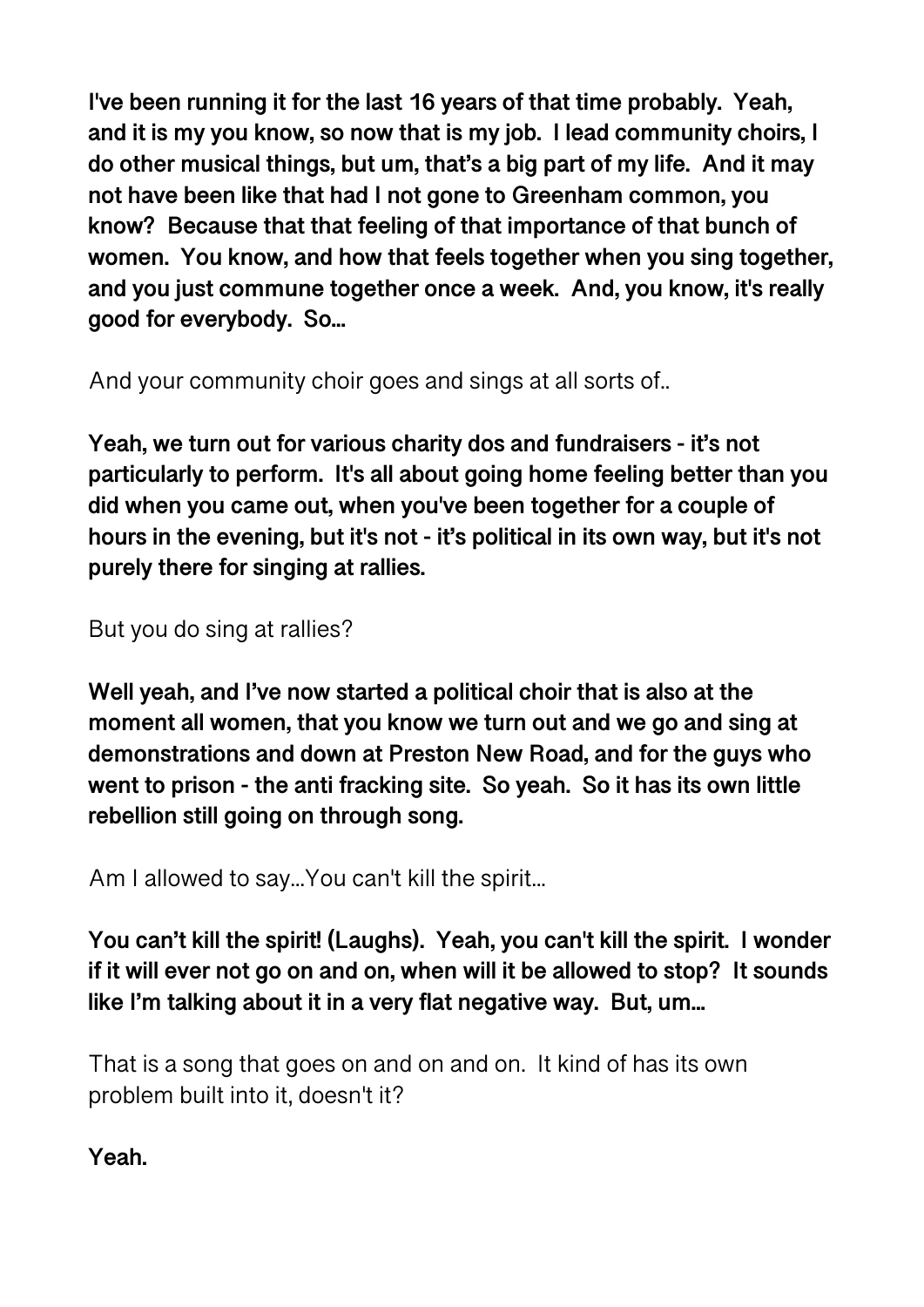But I don't think that's what you were saying - you were saying...

**Yeah, I'm saying about the whole thing about leading choirs, and the fact that I might not have ever done that had I not done what I did in 1983. That's an extraordinary thing as well. I don't know that it is, but people tell me regularly how great it is. And that without me it wouldn't be there. And, you know, would never have been as it is. Because they weren't as clear as me about what it needed to be. (Laughs). And it certainly wouldn't still be there if it wasn't for me. So yeah, I have to, I have to say, yeah, it is great. And it's a community of women and they look after each other, and you know, singing is the thing that brings them together, but it's about many other things. So I don't know what - I always find legacy a bit of a funny thing. It's like what does it really mean? What is the legacy of? So I reconnected with er, um, Silver one of the Aussies, via Facebook, not - didn't have to write a letter to Tasmania. I could send a message to somebody, and a picture of Joan Baez, and both she and I on it, saying 'Are you the same Silver Moon that's on this picture?' And of course she was and, the Extinction Rebellion people have just got a song going out called Emergency - Climate Emergency. And it's been sent out to me through the Natural Voice network. The woman who wrote it came to our gathering and said, you know, 'Here it is. If you want it, teach it to your singers, and if they are, you know, party to joining in the Extinction Rebellion gatherings, protests, whatever, you know, here it is. Let's just have it out there.' And Silver to move out of her house because of the recent fires in Tasmania, and so she didn't know if her house was still going to be there when she got back, and you know they had to - yeah. So I sent her this song, because there's a recording of it and it's available, and Blythe Pepino wrote, it doesn't want anything for it is just like you know sing it. And so I sent her it and said 'You know you may be - this is happening, you may find it - you know you may know people who want it', and so she sent me a message back saying 'It's great, I sent it on to the to the important people in the know.' So like, you know, across the world it's now, yeah, this song from here has gone out there, and no doubt will travel further. And I felt like you know that wouldn't be there. You know those connections, so it felt like quite a good thing to do.**